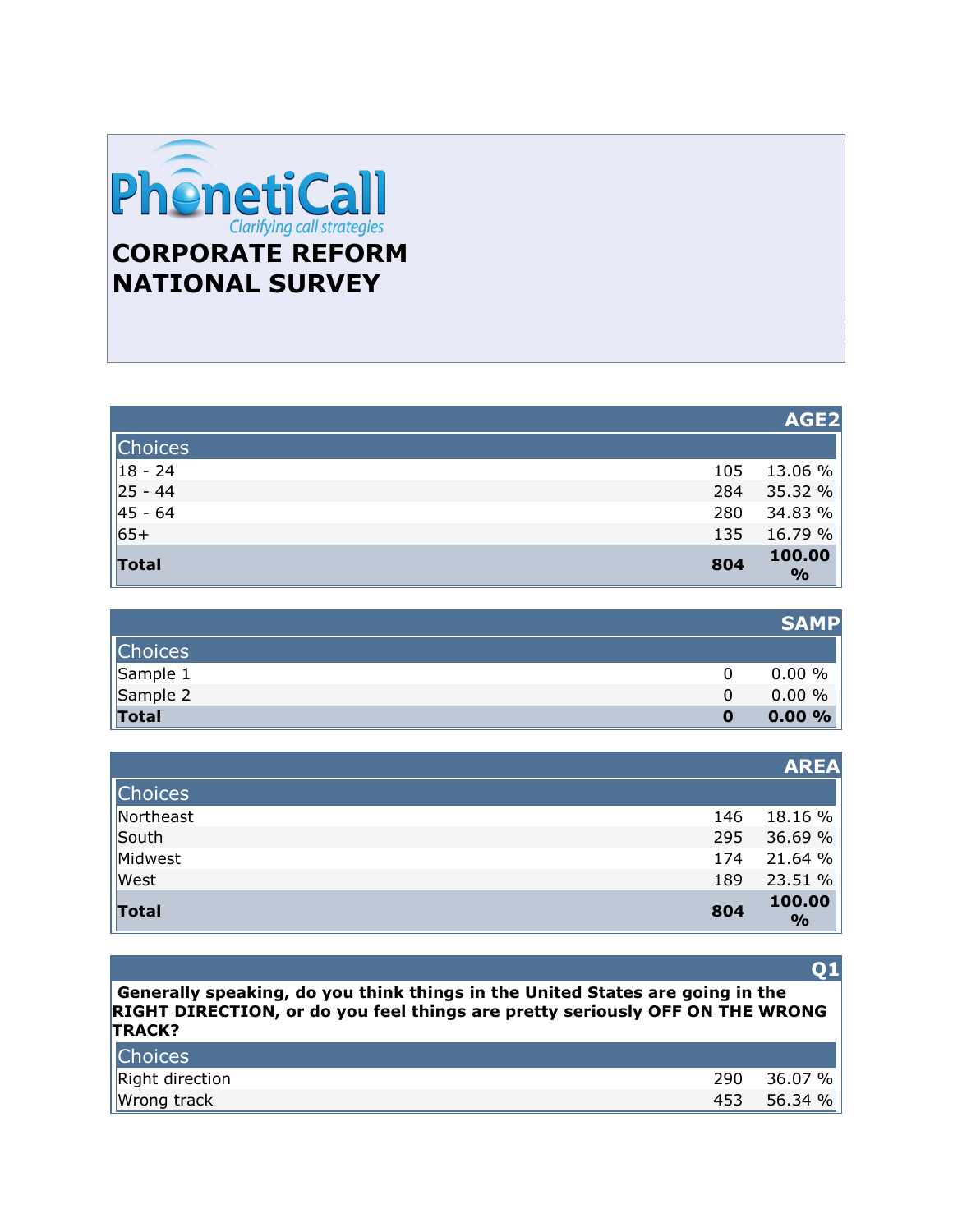| NOT SURE       | 56  | 6.97<br>$\%$            |
|----------------|-----|-------------------------|
| <b>REFUSED</b> |     | $\%$<br>0.62            |
| <b>Total</b>   | 804 | 100.00<br>$\frac{0}{0}$ |

|                               |     | <b>KGEND</b>            |
|-------------------------------|-----|-------------------------|
| <b>KEY GENDER TO CONTINUE</b> |     |                         |
| <b>Choices</b>                |     |                         |
| MALE                          | 394 | 49.00 %                 |
| FEMALE                        | 410 | 51.00 %                 |
| <b>Total</b>                  | 804 | 100.00<br>$\frac{0}{0}$ |

|                                                                                                                   | <b>O2A</b> |
|-------------------------------------------------------------------------------------------------------------------|------------|
| Do you worry VERY OFTEN, FAIRLY OFTEN, ONLY OCCASIONALLY or NOT AT ALL<br>about The shortage of good paying jobs. |            |
|                                                                                                                   |            |

| <b>Choices</b><br>Very often | 361 | 44.90 %                 |
|------------------------------|-----|-------------------------|
| Fairly often                 | 213 | 26.49 %                 |
| Only occasionally            | 160 | 19.90 %                 |
| Not at all                   | 65  | 8.08 %                  |
| DK/NA/REFUSED                | 5   | 0.62%                   |
| <b>Total</b>                 | 804 | 100.00<br>$\frac{1}{2}$ |

| Do you worry VERY OFTEN, FAIRLY OFTEN, ONLY OCCASIONALLY or NOT AT ALL |  |
|------------------------------------------------------------------------|--|
| about Excessive salaries and bonuses for corporate CEO's               |  |

| <b>Total</b>      | 804 | 100.00<br>$\frac{0}{0}$ |
|-------------------|-----|-------------------------|
| DK/NA/REFUSED     | 8   | 1.00 %                  |
| Not at all        | 209 | 26.00 %                 |
| Only occasionally | 204 | 25.37 %                 |
| Fairly often      | 142 | 17.66 %                 |
| Very often        | 241 | 29.98 %                 |
| <b>Choices</b>    |     |                         |

| Do you worry VERY OFTEN, FAIRLY OFTEN, ONLY OCCASIONALLY or NOT AT ALL<br>about The size of the federal budget deficit |     |         |
|------------------------------------------------------------------------------------------------------------------------|-----|---------|
| <b>Choices</b>                                                                                                         |     |         |
| Very often                                                                                                             | 352 | 43.78 % |
| Fairly often                                                                                                           | 188 | 23.38 % |
| Only occasionally                                                                                                      | 188 | 23.38 % |
| Not at all                                                                                                             | 69  | 8.58 %  |

# **Q2B**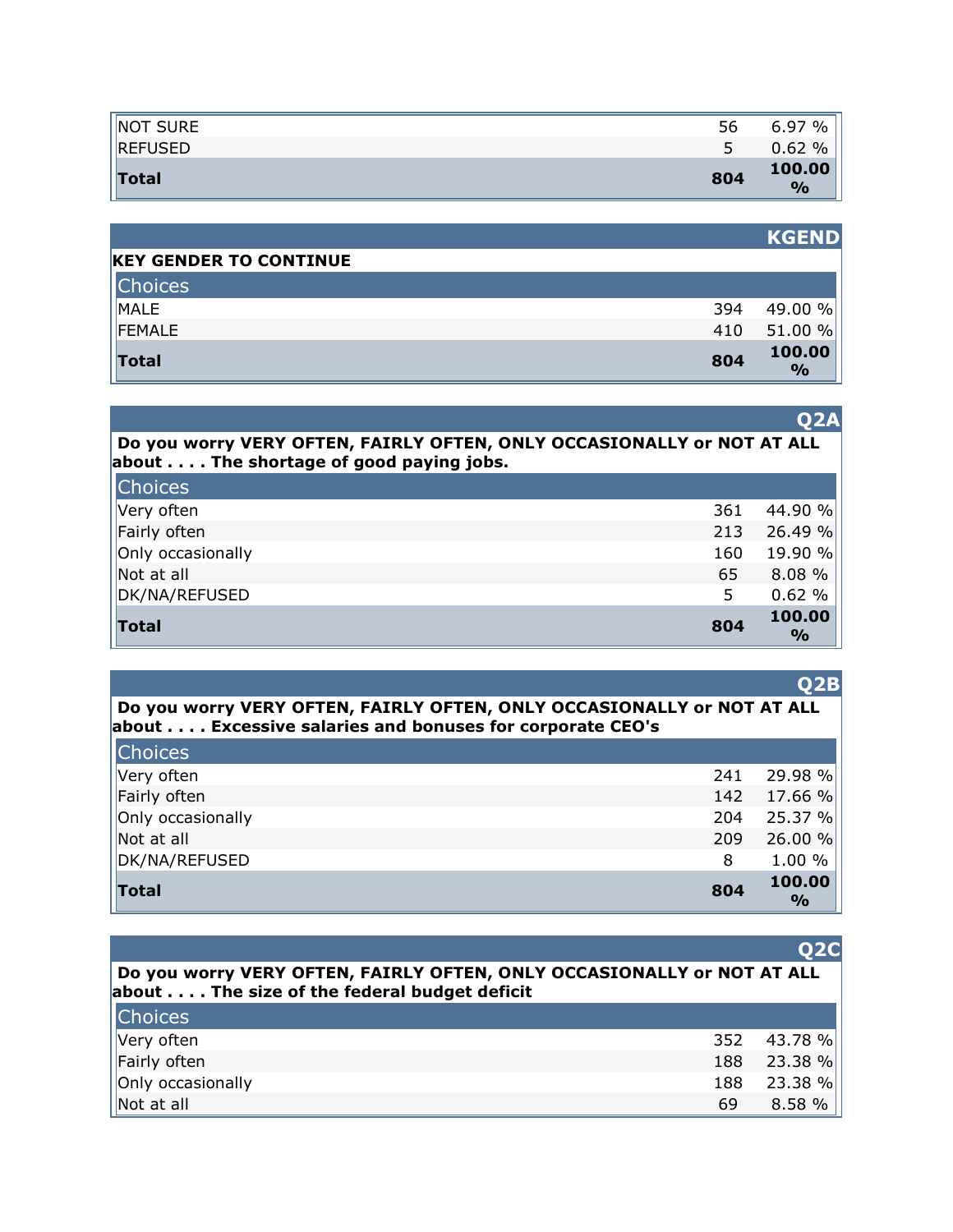| DK/NA/REFUSED |     | 0.87<br>$\frac{0}{0}$   |
|---------------|-----|-------------------------|
| <b>Total</b>  | 804 | 100.00<br>$\frac{1}{2}$ |

#### **Q2D**

**Q2E**

**Q2F**

**Do you worry VERY OFTEN, FAIRLY OFTEN, ONLY OCCASIONALLY or NOT AT ALL about . . . . Corruption of government** 

| <b>Total</b>      | 804 | 100.00<br>$\frac{6}{6}$ |
|-------------------|-----|-------------------------|
| DK/NA/REFUSED     | 11  | 1.37 $%$                |
| Not at all        | 99  | 12.31 %                 |
| Only occasionally | 193 | 24.00 %                 |
| Fairly often      |     | 172 21.39 %             |
| Very often        | 329 | 40.92 %                 |
| <b>Choices</b>    |     |                         |

#### **Do you worry VERY OFTEN, FAIRLY OFTEN, ONLY OCCASIONALLY or NOT AT ALL about . . . . Gridlock in Washington, D.C.**

| <b>Choices</b>    |     |                         |
|-------------------|-----|-------------------------|
| Very often        | 301 | 37.44 %                 |
| Fairly often      | 166 | 20.65 %                 |
| Only occasionally | 157 | 19.53 %                 |
| Not at all        | 146 | $18.16\%$               |
| DK/NA/REFUSED     | 34  | 4.23 %                  |
| <b>Total</b>      | 804 | 100.00<br>$\frac{1}{2}$ |

|                                                                        | $\sim$ $-$ |
|------------------------------------------------------------------------|------------|
| Do you worry VERY OFTEN, FAIRLY OFTEN, ONLY OCCASIONALLY or NOT AT ALL |            |
| about Special interests buying elections                               |            |

| <b>Choices</b>    |     |                         |
|-------------------|-----|-------------------------|
| Very often        | 303 | 37.69 %                 |
| Fairly often      | 194 | 24.13%                  |
| Only occasionally | 167 | 20.77%                  |
| Not at all        | 115 | 14.30 %                 |
| DK/NA/REFUSED     | 25  | 3.11%                   |
| <b>Total</b>      | 804 | 100.00<br>$\frac{1}{2}$ |

#### **Q3A**

**The U.S. Congress (IF NECESSARY, ASK: "Do you have a high opinion or low opinion of it?") (IF {font color="red"}HIGH{/font} ASK: "Is it a very high opinion or somewhat high opinion?") (IF {font color="red"}LOW{/font} ASK: "Is it a very low opinion or somewhat low opinion?") (IF {font color="red"}I DON'T**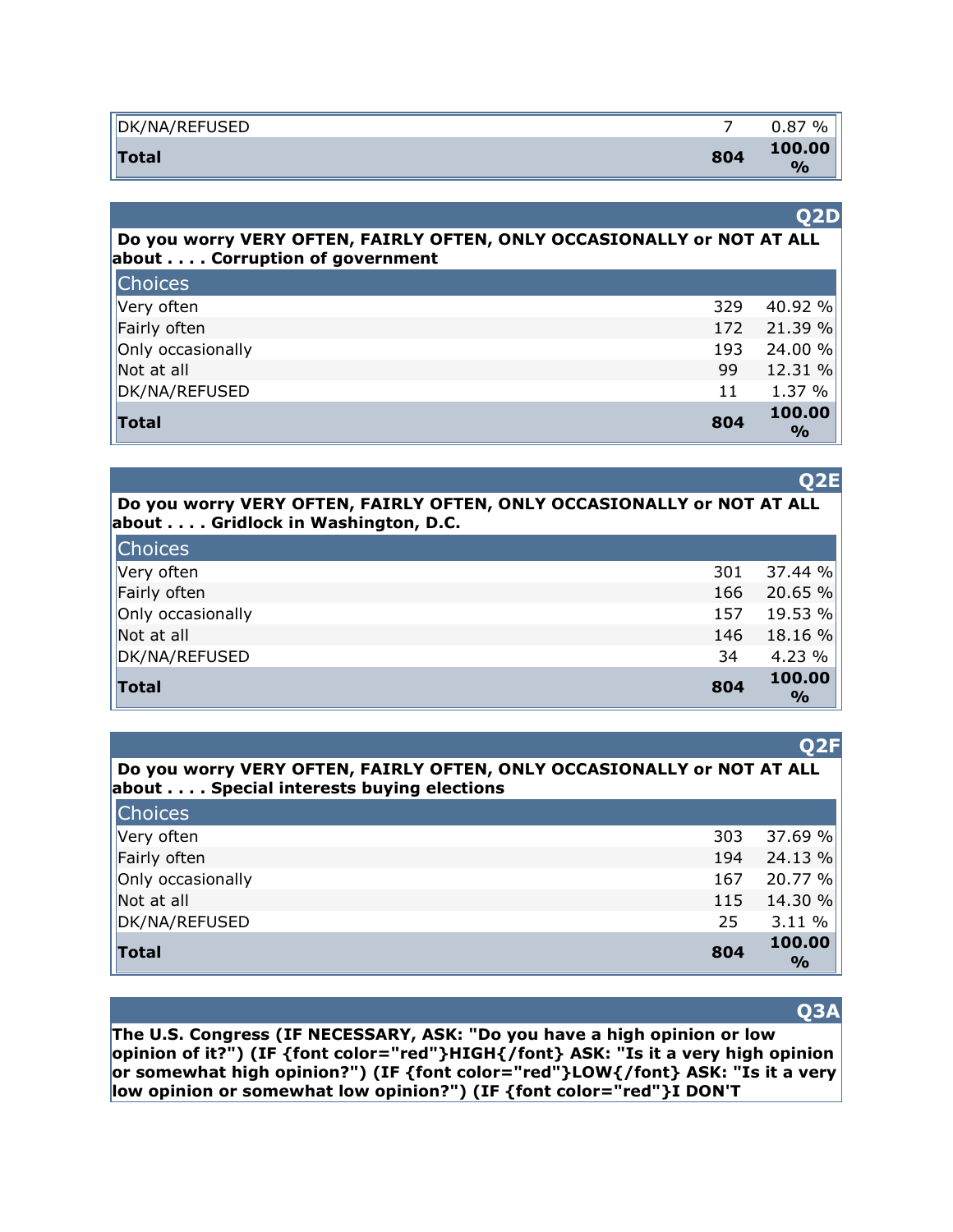| KNOW{/font} ASK: "Have you heard of it?") |     |                         |
|-------------------------------------------|-----|-------------------------|
| <b>Choices</b>                            |     |                         |
| Very high                                 | 53  | 6.59%                   |
| Somewhat high                             | 132 | 16.42 %                 |
| MIXED                                     | 45  | 5.60 %                  |
| Somewhat low                              | 246 | 30.60 %                 |
| Very low                                  | 303 | 37.69 %                 |
| Heard of but no opinion                   | 19  | 2.36 %                  |
| Never heard of                            | 3   | 0.37%                   |
| NA/REFUSED                                | 3   | 0.37%                   |
| <b>Total</b>                              | 804 | 100.00<br>$\frac{6}{9}$ |

#### **Q3B**

**The Corporate Reform Coalition (IF NECESSARY, ASK: "Do you have a high opinion or low opinion of it?") (IF {font color="red"}HIGH{/font} ASK: "Is it a very high opinion or somewhat high opinion?") (IF {font color="red"}LOW{/font} ASK: "Is it a very low opinion or somewhat low opinion?") (IF {font color="red"}I DON'T KNOW{/font} ASK: "Have you heard of it?")** 

| <b>Total</b>            | 804 | 100.00<br>$\frac{6}{9}$ |
|-------------------------|-----|-------------------------|
| NA/REFUSED              | 5   | 0.62%                   |
| Never heard of          | 590 | 73.38 %                 |
| Heard of but no opinion | 67  | 8.33 %                  |
| Very low                | 45  | 5.60 %                  |
| Somewhat low            | 61  | 7.59 %                  |
| MIXED                   | 4   | 0.50%                   |
| Somewhat high           | 21  | 2.61 %                  |
| Very high               | 11  | 1.37 %                  |
| <b>Choices</b>          |     |                         |

#### **Q3C**

**The U.S. Securities and Exchange Commission (IF NECESSARY, ASK: "Do you have a high opinion or low opinion of it?") (IF {font color="red"}HIGH{/font} ASK: "Is it a very high opinion or somewhat high opinion?") (IF {font** 

**color="red"}LOW{/font} ASK: "Is it a very low opinion or somewhat low opinion?") (IF {font color="red"}I DON'T KNOW{/font} ASK: "Have you heard of it?")** 

| <b>Choices</b>          |     |         |
|-------------------------|-----|---------|
| Very high               | 57  | 7.09%   |
| Somewhat high           | 153 | 19.03 % |
| MIXED                   | 46  | 5.72%   |
| Somewhat low            | 229 | 28.48 % |
| Very low                | 103 | 12.81 % |
| Heard of but no opinion | 125 | 15.55 % |
| Never heard of          | 89  | 11.07 % |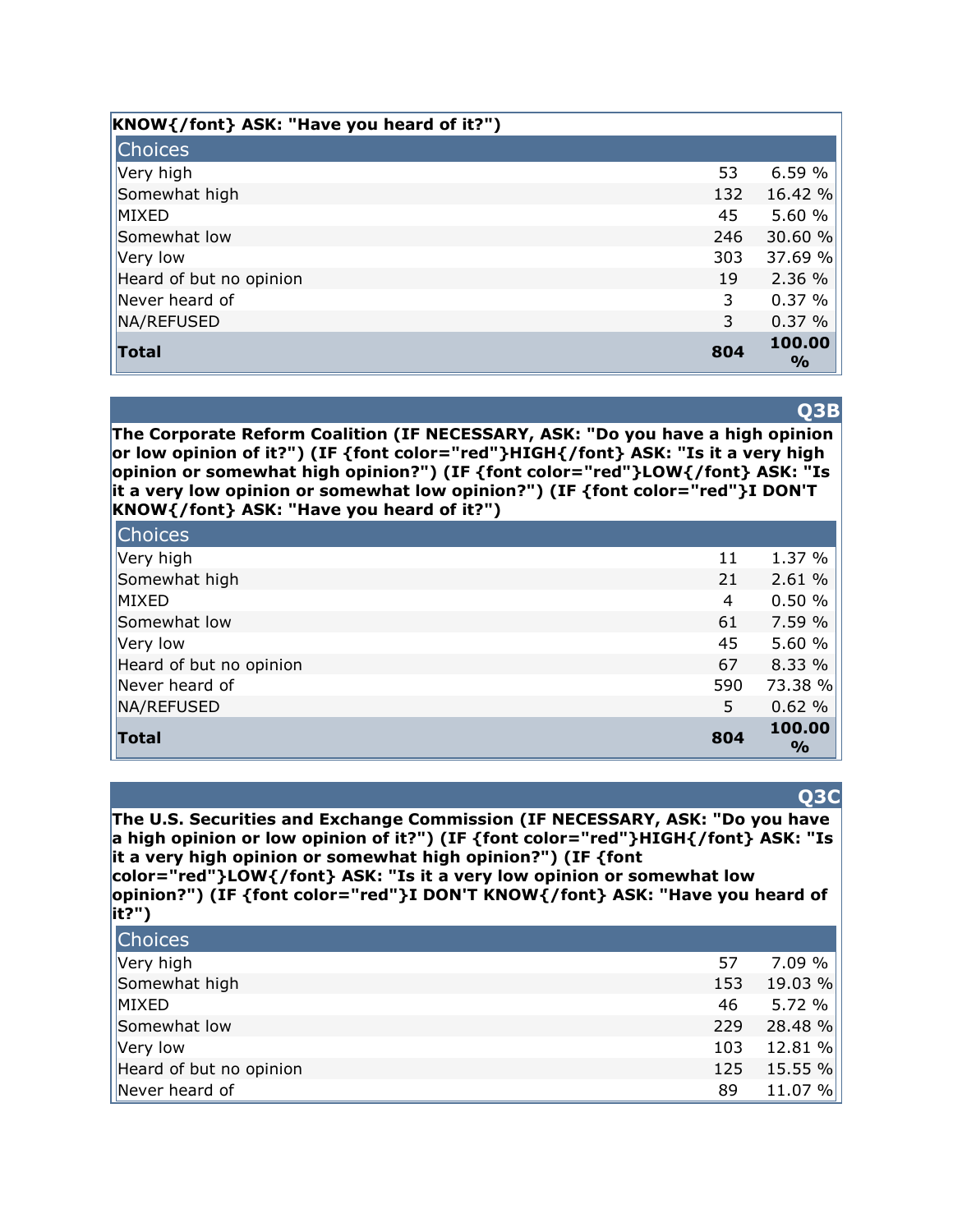| NA/REFUSED   |     | $\%$<br>0.25             |
|--------------|-----|--------------------------|
| <b>Total</b> | 804 | 100.00<br>$\mathbf{O}/c$ |

#### **Q3D**

**Your local Chamber of Commerce (IF NECESSARY, ASK: "Do you have a high opinion or low opinion of it?") (IF {font color="red"}HIGH{/font} ASK: "Is it a very high opinion or somewhat high opinion?") (IF {font color="red"}LOW{/font} ASK: "Is it a very low opinion or somewhat low opinion?") (IF {font color="red"}I DON'T KNOW{/font} ASK: "Have you heard of it?")** 

| <b>Choices</b>          |     |                         |
|-------------------------|-----|-------------------------|
| Very high               | 132 | 16.42 %                 |
| Somewhat high           | 264 | 32.84 %                 |
| MIXED                   | 42  | 5.22 %                  |
| Somewhat low            | 137 | 17.04 %                 |
| Very low                | 56  | 6.97%                   |
| Heard of but no opinion | 135 | 16.79 %                 |
| Never heard of          | 29  | 3.61 %                  |
| NA/REFUSED              | 9   | 1.12 %                  |
| <b>Total</b>            | 804 | 100.00<br>$\frac{9}{0}$ |

#### **Q3E**

**The U.S. Chamber of Commerce (IF NECESSARY, ASK: "Do you have a high opinion or low opinion of it?") (IF {font color="red"}HIGH{/font} ASK: "Is it a very high opinion or somewhat high opinion?") (IF {font color="red"}LOW{/font} ASK: "Is it a very low opinion or somewhat low opinion?") (IF {font color="red"}I DON'T KNOW{/font} ASK: "Have you heard of it?")** 

| <b>Choices</b>          |     |                         |
|-------------------------|-----|-------------------------|
| Very high               | 56  | 6.97 %                  |
| Somewhat high           | 191 | 23.76 %                 |
| MIXED                   | 56  | 6.97 %                  |
| Somewhat low            | 176 | 21.89 %                 |
| Very low                | 99  | 12.31 %                 |
| Heard of but no opinion | 170 | 21.14 %                 |
| Never heard of          | 50  | 6.22%                   |
| NA/REFUSED              | 6   | 0.75%                   |
| <b>Total</b>            | 804 | 100.00<br>$\frac{6}{9}$ |

### **Q4A**

**Corporate CEO's (IF NECESSARY, ASK: "Do you have a high opinion or low opinion of that kind of person?") (IF {font color="red"}HIGH{/font} ASK: "Is it a very high opinion or somewhat high opinion?") (IF {font color="red"}LOW{/font} ASK: "Is it a very low opinion or somewhat low opinion?") (IF {font color="red"}I DON'T KNOW{/font} ASK: "Have you heard of them?")**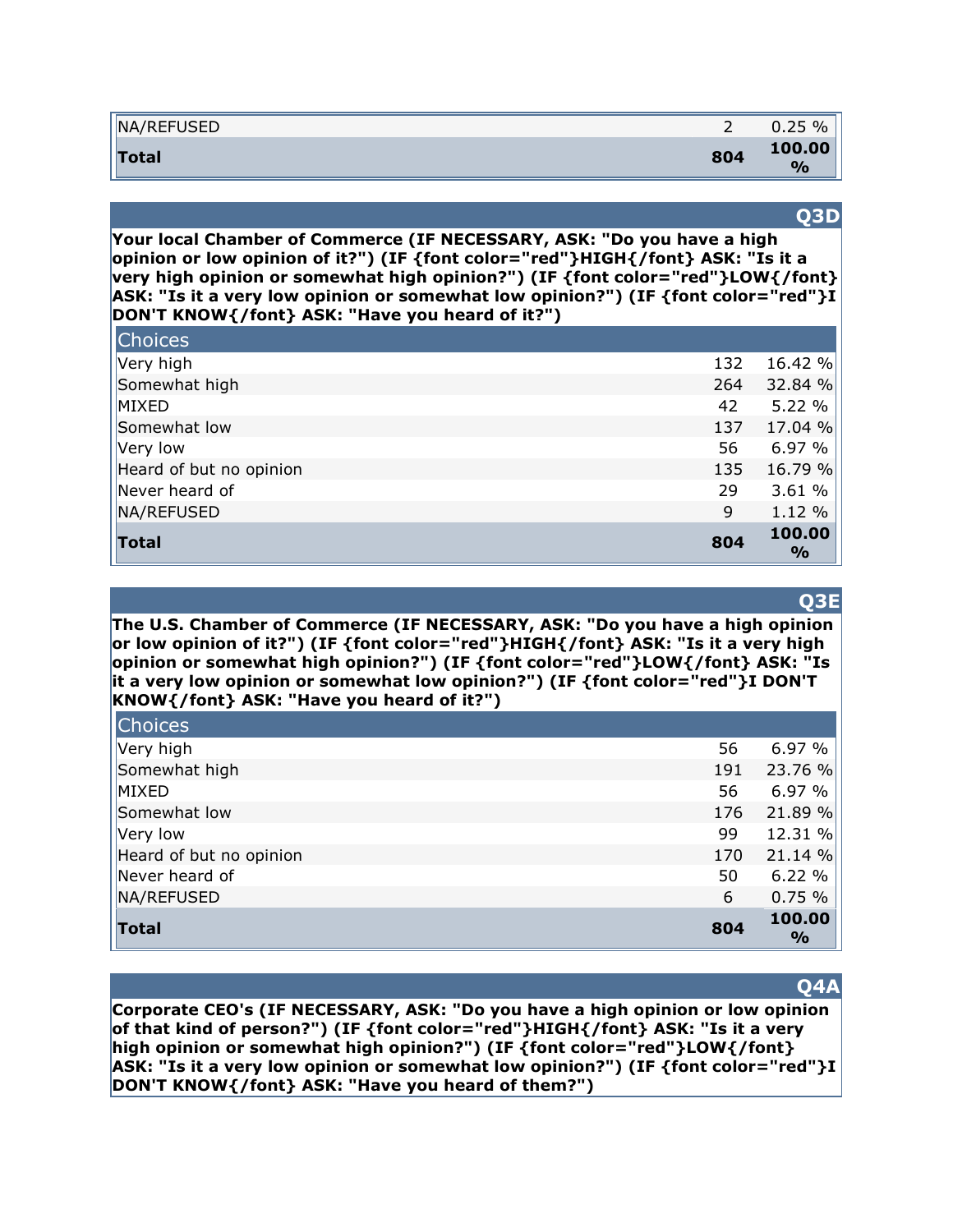| <b>Choices</b>          |     |                         |
|-------------------------|-----|-------------------------|
| Very high               | 77  | 9.58 %                  |
| Somewhat high           | 186 | 23.13 %                 |
| MIXED                   | 79  | 9.83 %                  |
| Somewhat low            | 204 | 25.37 %                 |
| Very low                | 174 | 21.64 %                 |
| Heard of but no opinion | 66  | 8.21 %                  |
| Never heard of          | 8   | 1.00 %                  |
| NA/REFUSED              | 10  | 1.24 %                  |
| <b>Total</b>            | 804 | 100.00<br>$\frac{6}{9}$ |

**Q4B**

**Corporate lobbyists (IF NECESSARY, ASK: "Do you have a high opinion or low opinion of that kind of person?") (IF {font color="red"}HIGH{/font} ASK: "Is it a very high opinion or somewhat high opinion?") (IF {font color="red"}LOW{/font} ASK: "Is it a very low opinion or somewhat low opinion?") (IF {font color="red"}I DON'T KNOW{/font} ASK: "Have you heard of them?")** 

| <b>Choices</b>          |     |                         |
|-------------------------|-----|-------------------------|
| Very high               | 18  | 2.24%                   |
| Somewhat high           | 44  | 5.47 %                  |
| MIXED                   | 22  | 2.74%                   |
| Somewhat low            | 230 | 28.61 %                 |
| Very low                | 387 | 48.13 %                 |
| Heard of but no opinion | 55  | 6.84 %                  |
| Never heard of          | 43  | 5.35 %                  |
| NA/REFUSED              | 5   | 0.62%                   |
| <b>Total</b>            | 804 | 100.00<br>$\frac{6}{9}$ |

#### **Q4C**

**Members of Congress (IF NECESSARY, ASK: "Do you have a high opinion or low opinion of that kind of person?") (IF {font color="red"}HIGH{/font} ASK: "Is it a very high opinion or somewhat high opinion?") (IF {font color="red"}LOW{/font} ASK: "Is it a very low opinion or somewhat low opinion?") (IF {font color="red"}I DON'T KNOW{/font} ASK: "Have you heard of them?")** 

| <b>Choices</b>          |     |         |
|-------------------------|-----|---------|
| Very high               | 53  | 6.59%   |
| Somewhat high           | 128 | 15.92 % |
| MIXED                   | 76  | 9.45 %  |
| Somewhat low            | 289 | 35.95 % |
| Very low                | 214 | 26.62 % |
| Heard of but no opinion | 36  | 4.48 %  |
| Never heard of          |     | 0.12%   |
| NA/REFUSED              | 7   | 0.87%   |
| <b>Total</b>            | 804 | 100.00  |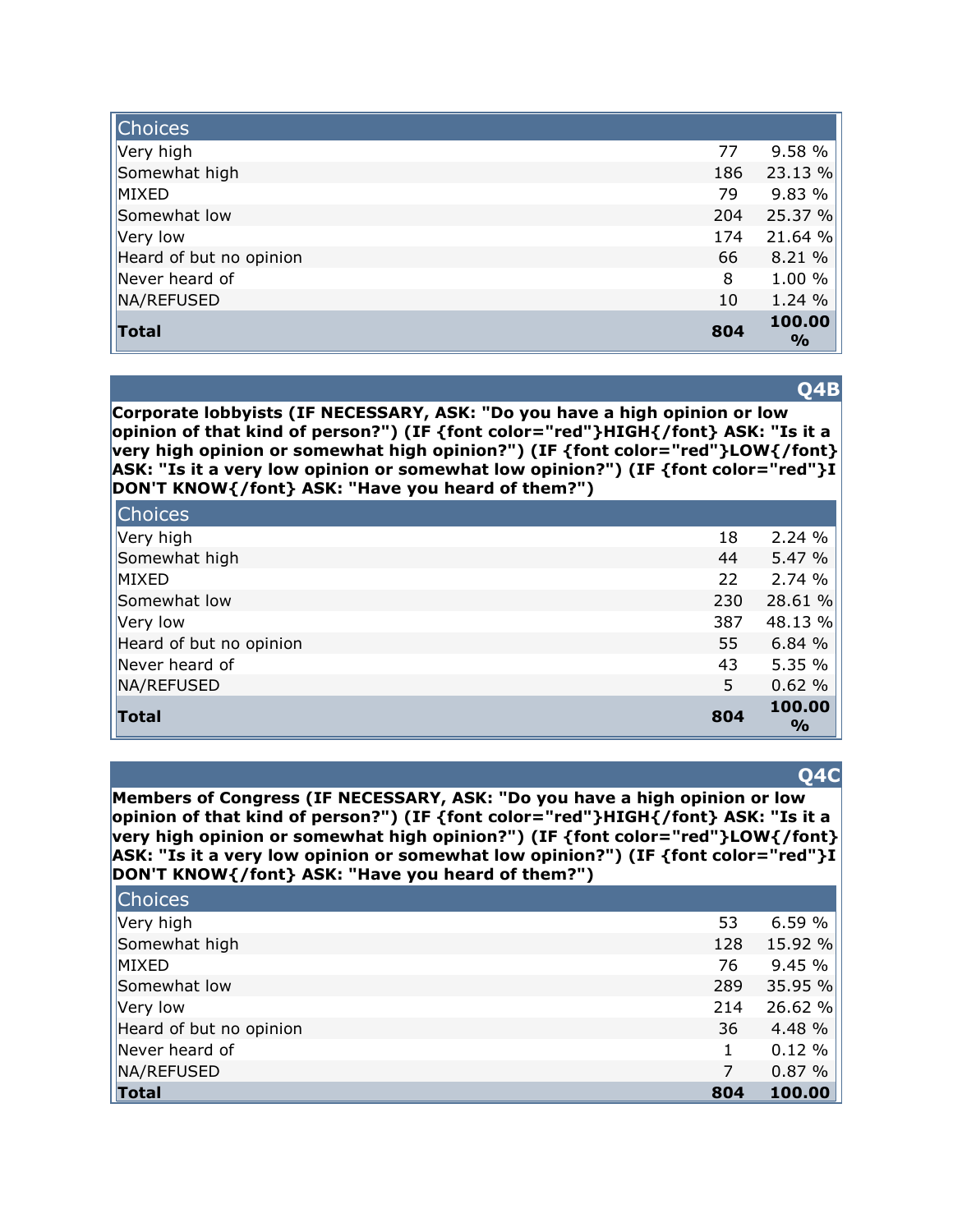#### **%**

### **Q5A**

#### **A constitutional amendment to ban all corporate political spending. ({font color="red"}IF NECESSARY{/font} ASK: "Do you STRONGLY FAVOR, FAVOR, OPPOSE, or STRONGLY OPPOSE this proposals:?")**

| Total           | 804 | 100.00<br>$\frac{6}{6}$ |
|-----------------|-----|-------------------------|
| REFUSED         | 75  | 9.33 %                  |
| Strongly oppose | 113 | 14.05 %                 |
| Oppose          |     | 196 24.38 %             |
| Favor           | 217 | 26.99 %                 |
| Strongly favor  | 203 | 25.25 %                 |
| <b>Choices</b>  |     |                         |

## **Q5B**

**A requirement that shareholders in a company approve all corporate political spending before the money is spent. ({font color="red"}IF NECESSARY{/font} ASK: "Do you STRONGLY FAVOR, FAVOR, OPPOSE, or STRONGLY OPPOSE this proposals:?")** 

| <b>Choices</b>  |     |                         |
|-----------------|-----|-------------------------|
| Strongly favor  | 318 | 39.55 %                 |
| Favor           | 256 | 31.84 %                 |
| Oppose          | 118 | 14.68 %                 |
| Strongly oppose | 67  | 8.33%                   |
| <b>REFUSED</b>  | 45  | 5.60 $%$                |
| Total           | 804 | 100.00<br>$\frac{0}{0}$ |

#### **Q5C**

**A requirement that the name of the company and its CEO must appear in ads paid for by corporate political money. ({font color="red"}IF NECESSARY{/font} ASK: "Do you STRONGLY FAVOR, FAVOR, OPPOSE, or STRONGLY OPPOSE this proposals:?")** 

| <b>Total</b>    | 804 | 100.00<br>$\frac{9}{0}$ |
|-----------------|-----|-------------------------|
| REFUSED         | 48  | 5.97 %                  |
| Strongly oppose | 63  | 7.84 %                  |
| Oppose          | 102 | 12.69 %                 |
| Favor           | 230 | 28.61 %                 |
| Strongly favor  | 361 | 44.90 %                 |
| <b>Choices</b>  |     |                         |

#### **Q5D**

**A requirement that companies must publicly disclose political expenditures to other groups that spend money on politics like the Chamber of Commerce ({font**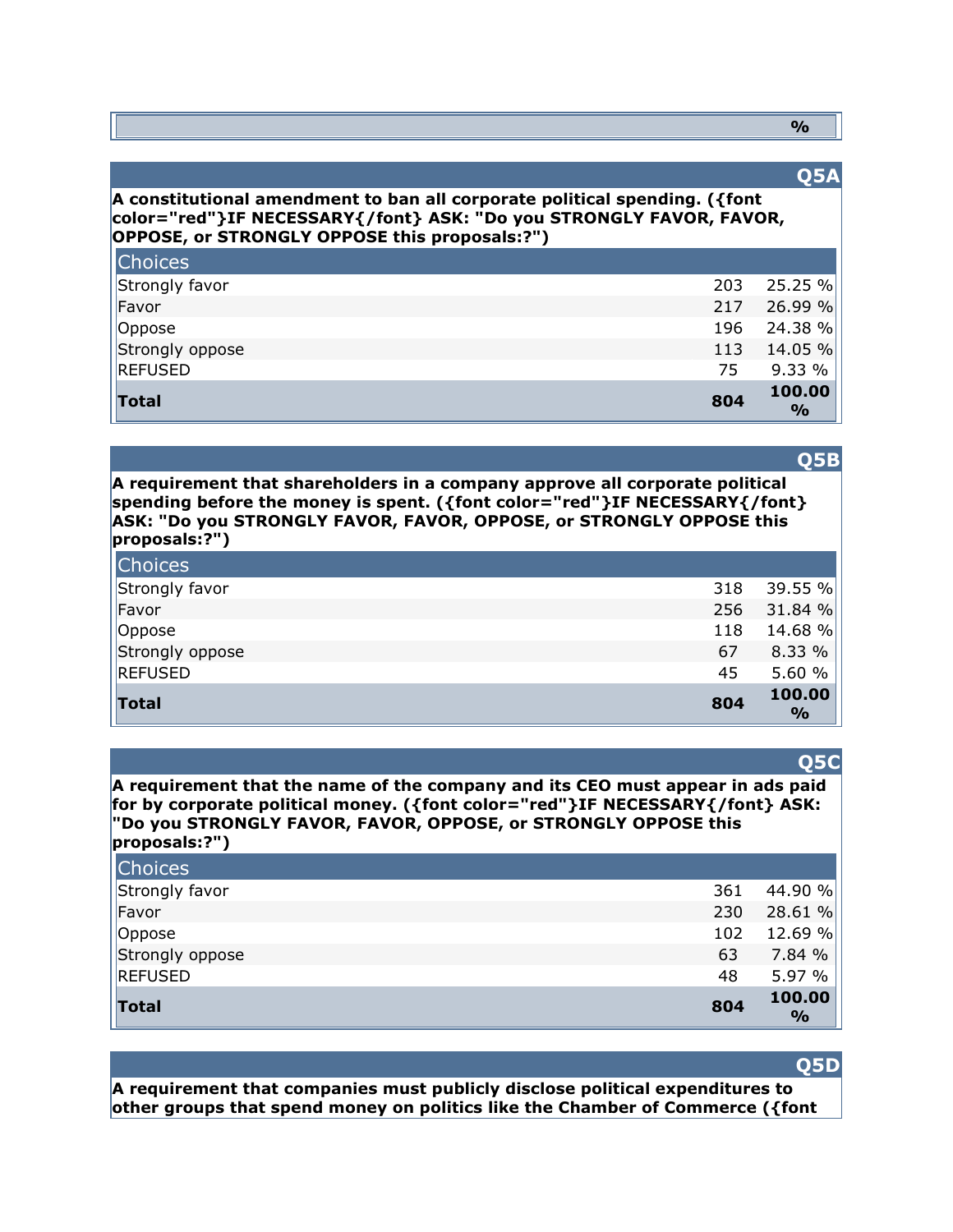#### **color="red"}IF NECESSARY{/font} ASK: "Do you STRONGLY FAVOR, FAVOR, OPPOSE, or STRONGLY OPPOSE this proposals:?")**

| <b>Choices</b>  |     |                         |
|-----------------|-----|-------------------------|
| Strongly favor  | 361 | 44.90 %                 |
| Favor           | 254 | 31.59 %                 |
| Oppose          | 89  | 11.07 %                 |
| Strongly oppose | 55  | 6.84%                   |
| <b>REFUSED</b>  | 45  | 5.60 %                  |
| <b>Total</b>    | 804 | 100.00<br>$\frac{0}{0}$ |

**A plan where candidates could run for Congress without raising large contributions. Candidates would collect small contributions and receive limited public funds. ({font color="red"}IF NECESSARY{/font} ASK: "Do you STRONGLY FAVOR, FAVOR, OPPOSE, or STRONGLY OPPOSE this proposals:?")** 

| <b>Choices</b>  |     |                         |
|-----------------|-----|-------------------------|
| Strongly favor  | 307 | 38.18%                  |
| Favor           | 291 | 36.19%                  |
| Oppose          | 81  | 10.07 %                 |
| Strongly oppose | 64  | 7.96 %                  |
| <b>REFUSED</b>  | 61  | 7.59 %                  |
| <b>Total</b>    | 804 | 100.00<br>$\frac{0}{0}$ |

**Corporate political spending is an economic investment to increase profits ({font color="red"}IF NECESSARY{/font} ASK: "Do you STRONGLY AGREE, AGREE, DISAGREE or STRONGLY DISAGREE with this statement about corporate money in politics?")** 

| <b>Choices</b>    |     |                         |
|-------------------|-----|-------------------------|
| Strongly agree    | 228 | 28.36 %                 |
| Agree             | 336 | 41.79%                  |
| Disagree          | 133 | 16.54 %                 |
| Strongly disagree | 70  | 8.71 %                  |
| DK/NA/REFUSED     | 37  | 4.60 %                  |
| Total             | 804 | 100.00<br>$\frac{O}{O}$ |

#### **Q6B**

**Corporations spend money on politics for access to elected representatives ({font color="red"}IF NECESSARY{/font} ASK: "Do you STRONGLY AGREE, AGREE, DISAGREE or STRONGLY DISAGREE with this statement about corporate money in politics?")** 

| Choices        |     |                    |
|----------------|-----|--------------------|
| Strongly agree | 336 | $\%$<br>70.<br>4 I |

**Q5E**

#### **Q6A**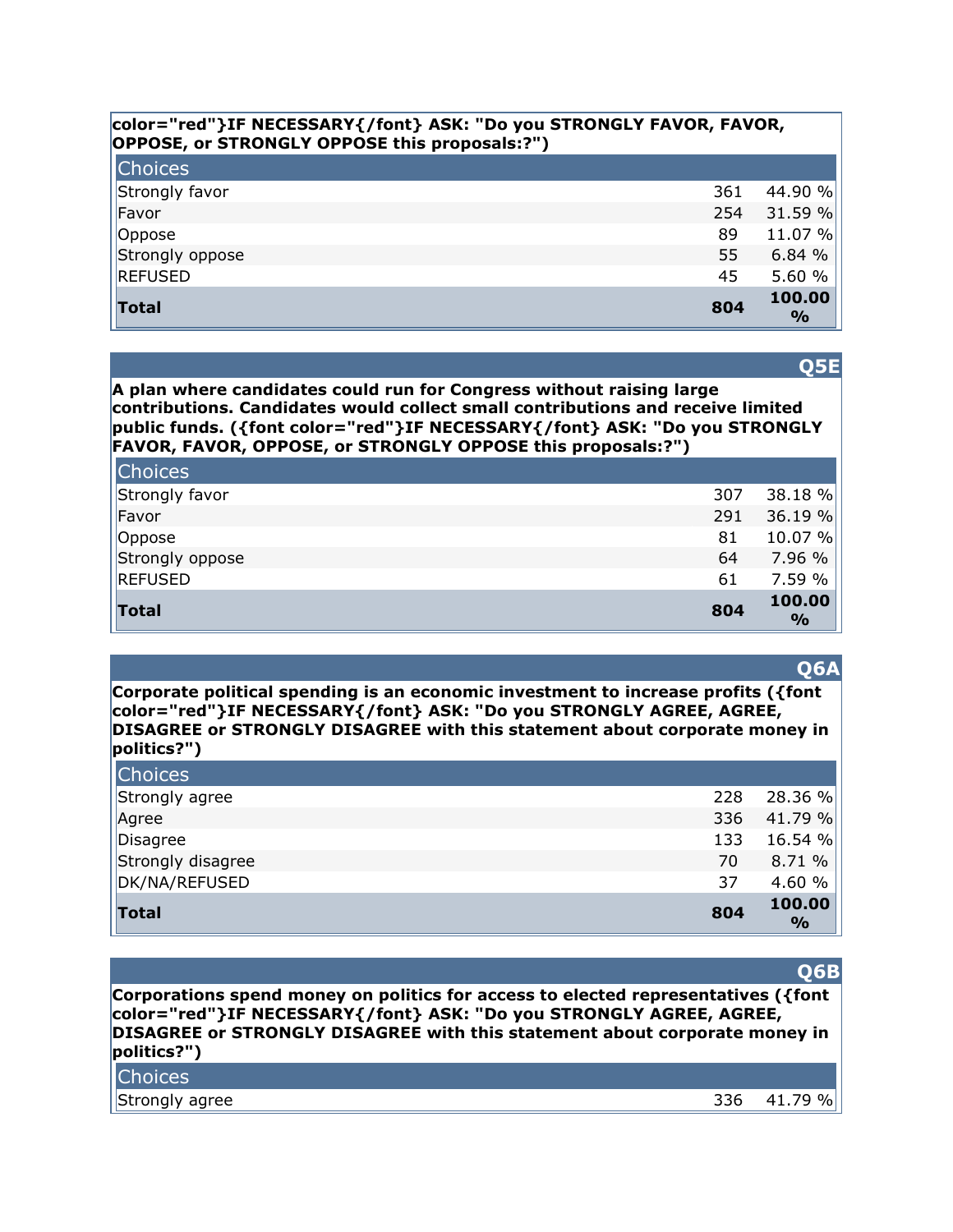| Agree             | 252 | 31.34%                  |
|-------------------|-----|-------------------------|
| Disagree          | 117 | 14.55 %                 |
| Strongly disagree | 77  | 9.58%                   |
| DK/NA/REFUSED     | 22  | 2.74%                   |
| <b>Total</b>      | 804 | 100.00<br>$\frac{0}{0}$ |

**Corporations spend money on politics to influence legislation ({font color="red"}IF NECESSARY{/font} ASK: "Do you STRONGLY AGREE, AGREE, DISAGREE or STRONGLY DISAGREE with this statement about corporate money in politics?")** 

| <b>Choices</b>    |     |                         |
|-------------------|-----|-------------------------|
| Strongly agree    | 375 | 46.64 %                 |
| Agree             | 249 | 30.97 %                 |
| Disagree          | 81  | 10.07 %                 |
| Strongly disagree | 84  | 10.45%                  |
| DK/NA/REFUSED     | 15  | 1.87 %                  |
| Total             | 804 | 100.00<br>$\frac{1}{2}$ |

**Corporations spend money on politics to gain an economic advantage over their competitors ({font color="red"}IF NECESSARY{/font} ASK: "Do you STRONGLY AGREE, AGREE, DISAGREE or STRONGLY DISAGREE with this statement about corporate money in politics?")** 

| <b>Total</b>      | 804 | 100.00<br>$\frac{6}{2}$ |
|-------------------|-----|-------------------------|
| DK/NA/REFUSED     | 25  | 3.11 %                  |
| Strongly disagree | 75  | 9.33%                   |
| Disagree          | 127 | 15.80 %                 |
| Agree             | 275 | 34.20 %                 |
| Strongly agree    | 302 | 37.56 %                 |
| <b>Choices</b>    |     |                         |

**Corporations spend money on politics to get government contracts ({font color="red"}IF NECESSARY{/font} ASK: "Do you STRONGLY AGREE, AGREE, DISAGREE or STRONGLY DISAGREE with this statement about corporate money in politics?")** 

| <b>Choices</b>    |     |         |
|-------------------|-----|---------|
| Strongly agree    | 310 | 38.56 % |
| Agree             | 276 | 34.33 % |
| Disagree          | 120 | 14.93 % |
| Strongly disagree | 77  | 9.58%   |
| DK/NA/REFUSED     | 21  | 2.61%   |

#### **Q6E**

# **Q6C**

**Q6D**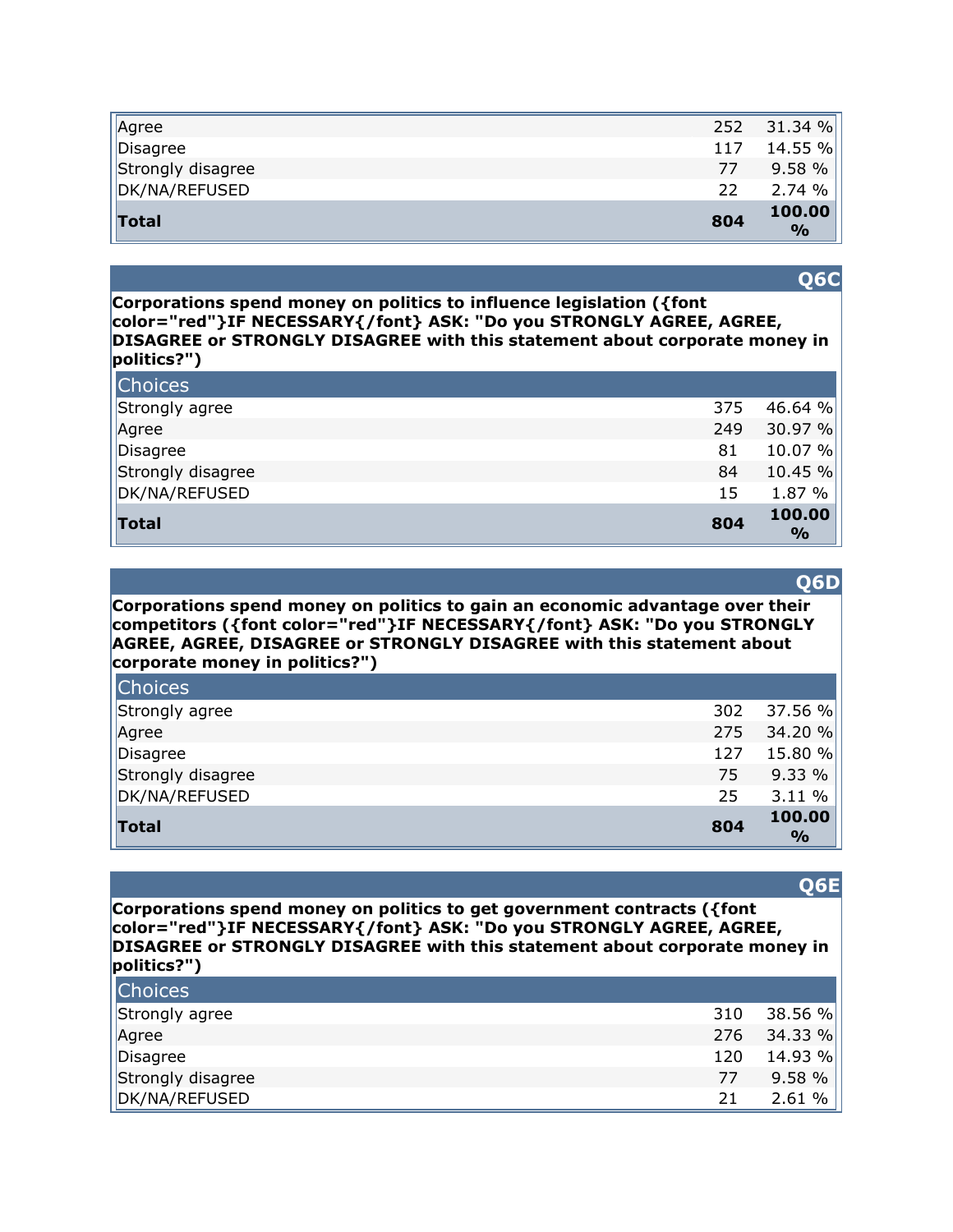| <b>Total</b> | 804 | 100.00        |
|--------------|-----|---------------|
|              |     | $\frac{1}{2}$ |

#### **Q7A**

**When a member of Congress does a business or individual a favor because they've received financial support (IF NECESSARY ASK: "Do you think that is very corrupt, fairly corrupt, not very corrupt or not corrupt at all?")** 

| <b>Total</b>       | 804 | 100.00<br>$\frac{0}{0}$ |
|--------------------|-----|-------------------------|
| DK/NA/REFUSED      | 12  | 1.49 %                  |
| Not corrupt at all | 28  | 3.48 %                  |
| Not very corrupt   | 39  | 4.85 %                  |
| Fairly corrupt     | 195 | 24.25 %                 |
| Very corrupt       | 530 | 65.92%                  |
| <b>Choices</b>     |     |                         |

### **Q7B**

**When a member of Congress acts in the interests of financial supporters instead of in the interests of constituents (IF NECESSARY ASK: "Do you think that is very corrupt, fairly corrupt, not very corrupt or not corrupt at all?")** 

| <b>Choices</b>     |     |                         |
|--------------------|-----|-------------------------|
| Very corrupt       | 525 | $65.30 \%$              |
| Fairly corrupt     | 196 | 24.38 %                 |
| Not very corrupt   | 28  | 3.48 %                  |
| Not corrupt at all | 26  | 3.23%                   |
| DK/NA/REFUSED      | 29  | 3.61%                   |
| Total              | 804 | 100.00<br>$\frac{0}{0}$ |

#### **When a member of Congress acts in the interests of financial supporters instead of in his or her best judgment (IF NECESSARY ASK: "Do you think that is very corrupt, fairly corrupt, not very corrupt or not corrupt at all?")**

| <b>Choices</b>     |     |                         |
|--------------------|-----|-------------------------|
| Very corrupt       | 497 | 61.82%                  |
| Fairly corrupt     | 209 | 26.00 %                 |
| Not very corrupt   | 45  | 5.60 $%$                |
| Not corrupt at all | 24  | 2.99%                   |
| DK/NA/REFUSED      | 29  | 3.61%                   |
| Total              | 804 | 100.00<br>$\frac{1}{2}$ |

#### **Q7D**

**When a member of Congress grants access to financial supporters (IF NECESSARY ASK: "Do you think that is very corrupt, fairly corrupt, not very corrupt or not corrupt at all?")** 

#### **Q7C**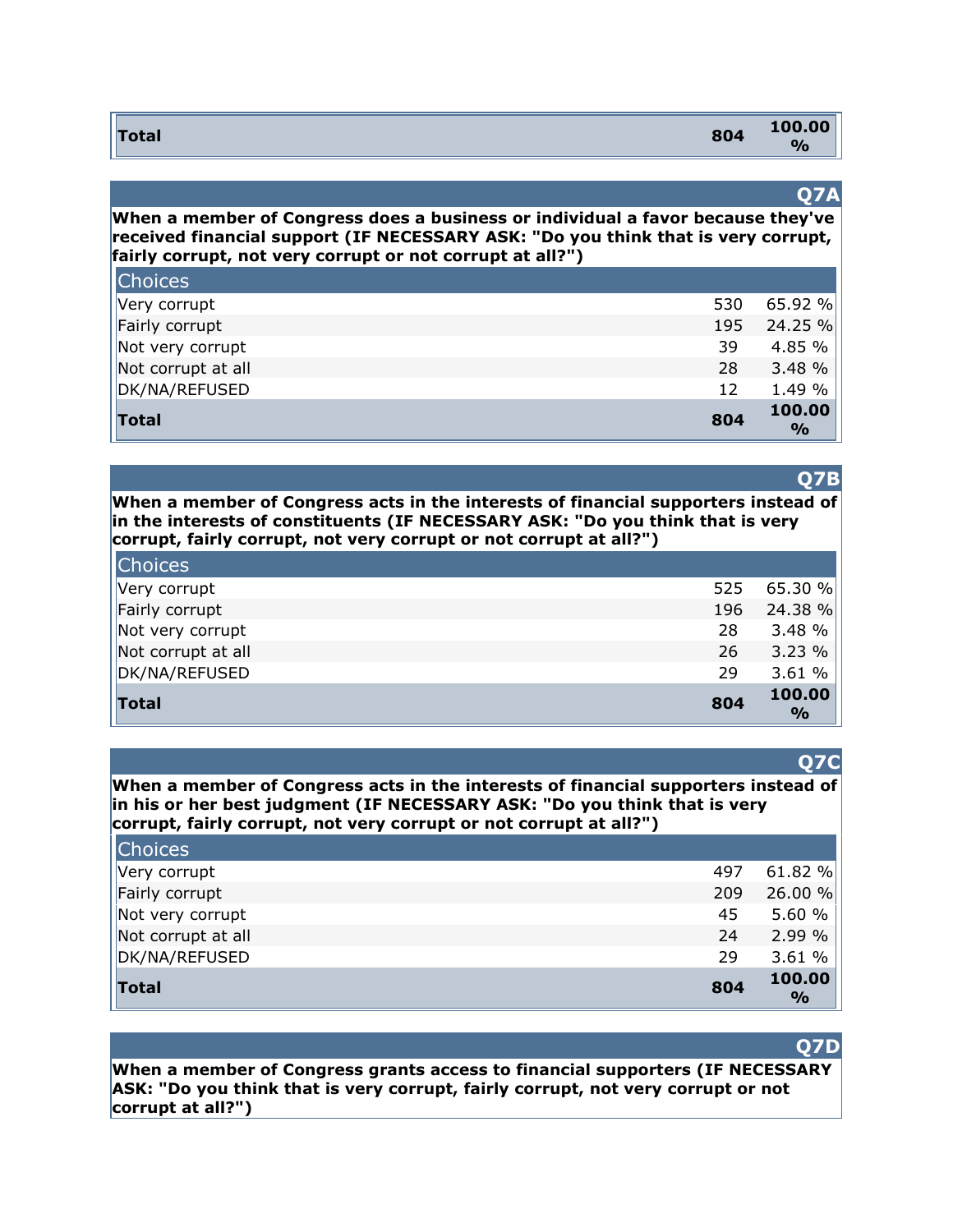| <b>Choices</b>     |     |                         |
|--------------------|-----|-------------------------|
| Very corrupt       | 279 | 34.70 %                 |
| Fairly corrupt     | 276 | 34.33%                  |
| Not very corrupt   | 106 | $13.18 \%$              |
| Not corrupt at all | 72  | 8.96 %                  |
| DK/NA/REFUSED      | 71  | 8.83 %                  |
| <b>Total</b>       | 804 | 100.00<br>$\frac{9}{0}$ |

**Q7E**

**When financial supporters have more access and influence with members of Congress than average Americans. (IF NECESSARY ASK: "Do you think that is very corrupt, fairly corrupt, not very corrupt or not corrupt at all?")** 

| <b>Choices</b>     |     |                         |
|--------------------|-----|-------------------------|
| Very corrupt       | 464 | 57.71 %                 |
| Fairly corrupt     | 223 | 27.74 %                 |
| Not very corrupt   | 62  | 7.71 %                  |
| Not corrupt at all | 38  | 4.73 %                  |
| DK/NA/REFUSED      | 17  | 2.11%                   |
| Total              | 804 | 100.00<br>$\frac{1}{2}$ |

| There's way too much corporate money in politics. ({font color="red"}IF |
|-------------------------------------------------------------------------|
| NECESSARY{/font} ASK: "Do you STRONGLY AGREE, AGREE, DISAGREE or        |
| STRONGLY DISAGREE with this statement about money in politics?")        |
|                                                                         |

| <b>Choices</b>    |     |                         |
|-------------------|-----|-------------------------|
| Strongly agree    | 416 | 51.74 %                 |
| Agree             | 300 | 37.31 %                 |
| Disagree          | 61  | 7.59%                   |
| Strongly disagree | 15  | 1.87 %                  |
| DK/NA/REFUSED     | 12  | 1.49 %                  |
| <b>Total</b>      | 804 | 100.00<br>$\frac{0}{0}$ |

#### **Money is the root of all evil in politics. ({font color="red"}IF NECESSARY{/font} ASK: "Do you STRONGLY AGREE, AGREE, DISAGREE or STRONGLY DISAGREE with this statement about money in politics?")**

| <b>Choices</b>    |     |         |
|-------------------|-----|---------|
| Strongly agree    | 284 | 35.32 % |
| Agree             | 250 | 31.09 % |
| Disagree          | 201 | 25.00 % |
| Strongly disagree | 35  | 4.35 %  |
| DK/NA/REFUSED     | 34  | 4.23 %  |

#### **Q8B**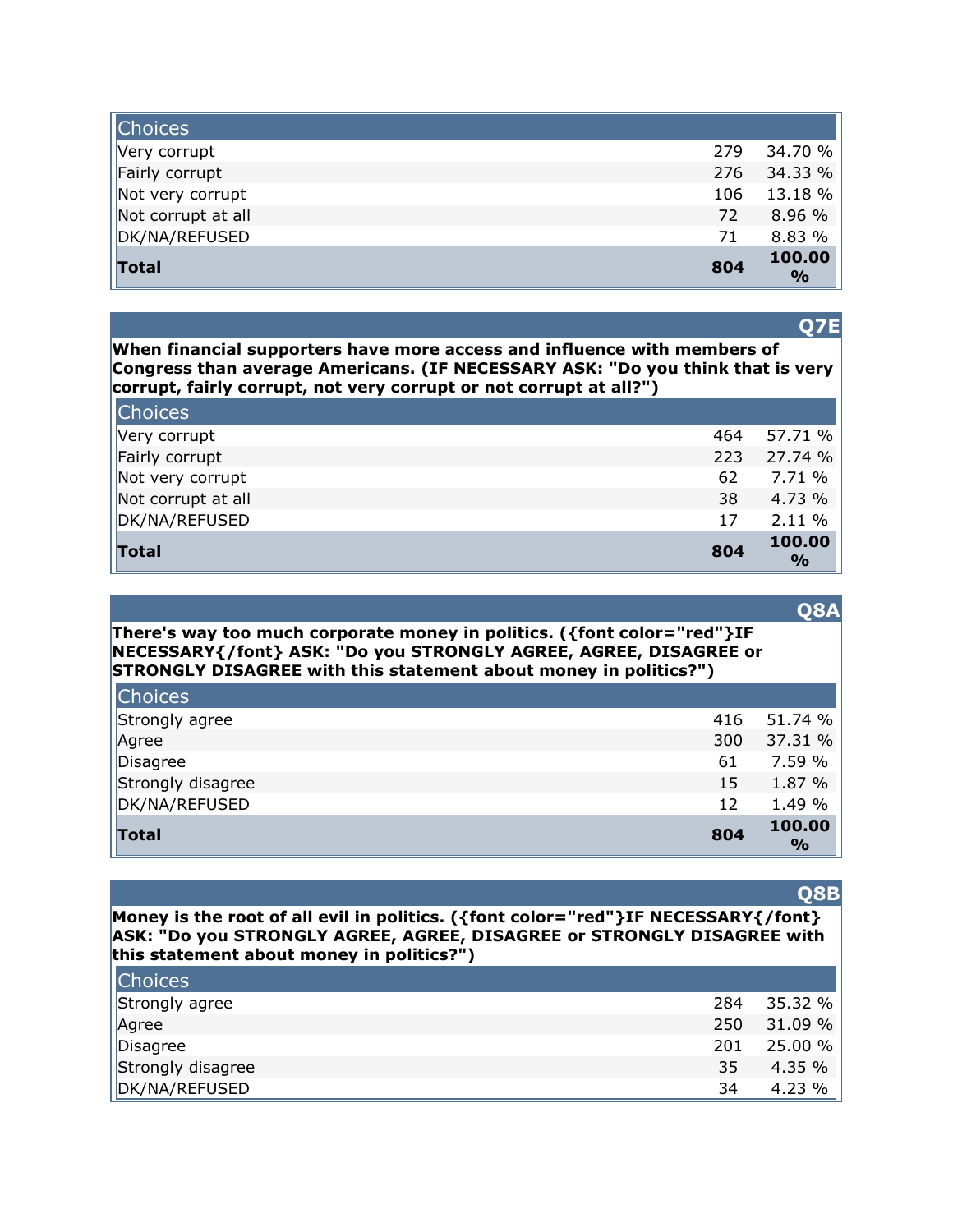| <b>Total</b> | 804 | 100.00 |
|--------------|-----|--------|
|              |     | 0/2    |

#### **Q8C**

**Corporate political spending helps companies block new laws in Congress that would help consumers ({font color="red"}IF NECESSARY{/font} ASK: "Do you STRONGLY AGREE, AGREE, DISAGREE or STRONGLY DISAGREE with this statement about money in politics?")** 

| <b>Total</b>      | 804 | 100.00<br>$\frac{1}{2}$ |
|-------------------|-----|-------------------------|
| DK/NA/REFUSED     | 44  | 5.47%                   |
| Strongly disagree | 37  | 4.60 %                  |
| Disagree          | 123 | 15.30 %                 |
| Agree             | 324 | 40.30 %                 |
| Strongly agree    | 276 | 34.33 %                 |
| <b>Choices</b>    |     |                         |

**Corporate political spending drowns out the voices of average Americans. ({font color="red"}IF NECESSARY{/font} ASK: "Do you STRONGLY AGREE, AGREE, DISAGREE or STRONGLY DISAGREE with this statement about money in politics?")** 

| <b>Choices</b>    |     |                         |
|-------------------|-----|-------------------------|
| Strongly agree    | 389 | 48.38 %                 |
| Agree             | 283 | 35.20 %                 |
| Disagree          | 94  | 11.69 %                 |
| Strongly disagree | 21  | 2.61%                   |
| DK/NA/REFUSED     | 17  | 2.11%                   |
| <b>Total</b>      | 804 | 100.00<br>$\frac{0}{0}$ |

#### **Q8E**

**Corporate political spending has made federal politics even more negative than it was before. ({font color="red"}IF NECESSARY{/font} ASK: "Do you STRONGLY AGREE, AGREE, DISAGREE or STRONGLY DISAGREE with this statement about money in politics?")** 

| <b>Choices</b>    |     |                         |
|-------------------|-----|-------------------------|
| Strongly agree    | 357 | 44.40 %                 |
| Agree             | 309 | 38.43 %                 |
| Disagree          | 86  | 10.70 %                 |
| Strongly disagree | 20  | 2.49%                   |
| DK/NA/REFUSED     | 32  | 3.98 %                  |
| <b>Total</b>      | 804 | 100.00<br>$\frac{O}{O}$ |

**Corporate political spending has made Congress even more corrupt than it was** 

# **Q8D**

**Q8F**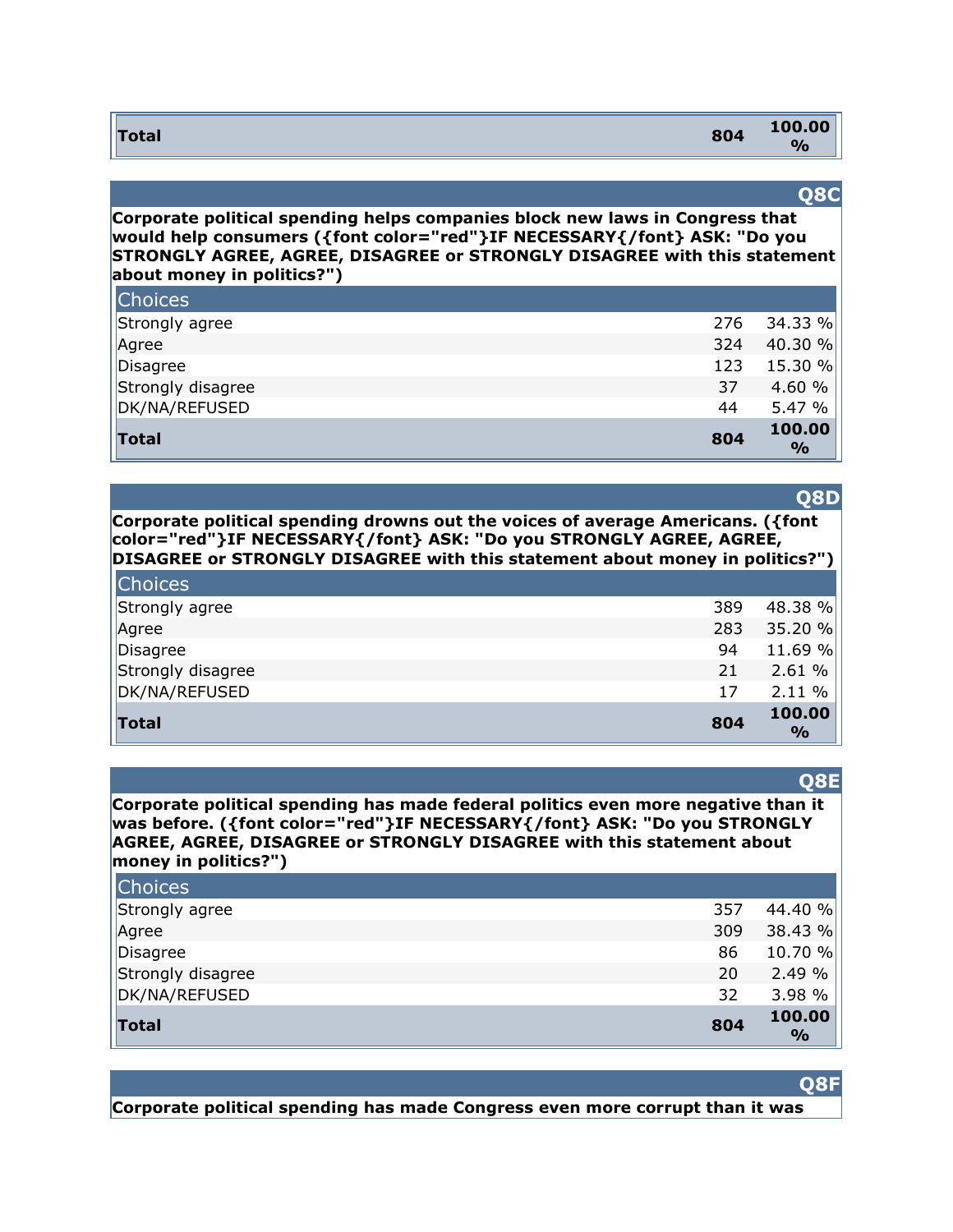#### **before. ({font color="red"}IF NECESSARY{/font} ASK: "Do you STRONGLY AGREE, AGREE, DISAGREE or STRONGLY DISAGREE with this statement about money in politics?")**

| <b>Choices</b>    |     |                         |
|-------------------|-----|-------------------------|
| Strongly agree    | 369 | 45.90 %                 |
| Agree             | 306 | 38.06 %                 |
| Disagree          | 78  | 9.70%                   |
| Strongly disagree | 21  | 2.61%                   |
| DK/NA/REFUSED     | 30  | 3.73%                   |
| Total             | 804 | 100.00<br>$\frac{0}{0}$ |

**Q8G**

**Prompt disclosure of political spending would help voters, customers and shareholders hold companies accountable for political behavior. ({font color="red"}IF NECESSARY{/font} ASK: "Do you STRONGLY AGREE, AGREE, DISAGREE or STRONGLY DISAGREE with this statement about money in politics?")** 

| <b>Total</b>      | 804 | 100.00<br>$\frac{0}{0}$ |
|-------------------|-----|-------------------------|
| DK/NA/REFUSED     | 21  | 2.61%                   |
| Strongly disagree | 15  | 1.87 %                  |
| Disagree          | 71  | 8.83 %                  |
| Agree             | 337 | 41.92 %                 |
| Strongly agree    | 360 | 44.78 %                 |
| <b>Choices</b>    |     |                         |

**The secret flow of corporate campaign expenditures (ex-PEN-ditch-ers) is bad for democracy. ({font color="red"}IF NECESSARY{/font} ASK: "Do you STRONGLY AGREE, AGREE, DISAGREE or STRONGLY DISAGREE with this statement about money in politics?")** 

| <b>Choices</b>    |     |                         |
|-------------------|-----|-------------------------|
| Strongly agree    | 334 | 41.54 %                 |
| Agree             | 318 | 39.55 %                 |
| Disagree          | 88  | 10.95 %                 |
| Strongly disagree | 14  | 1.74 %                  |
| DK/NA/REFUSED     | 50  | 6.22%                   |
| Total             | 804 | 100.00<br>$\frac{1}{2}$ |

#### **Q8I**

**Corporations and corporate CEOs have too much political power and influence. ({font color="red"}IF NECESSARY{/font} ASK: "Do you STRONGLY AGREE, AGREE, DISAGREE or STRONGLY DISAGREE with this statement about money in politics?")** 

**Choices** 

#### **Q8H**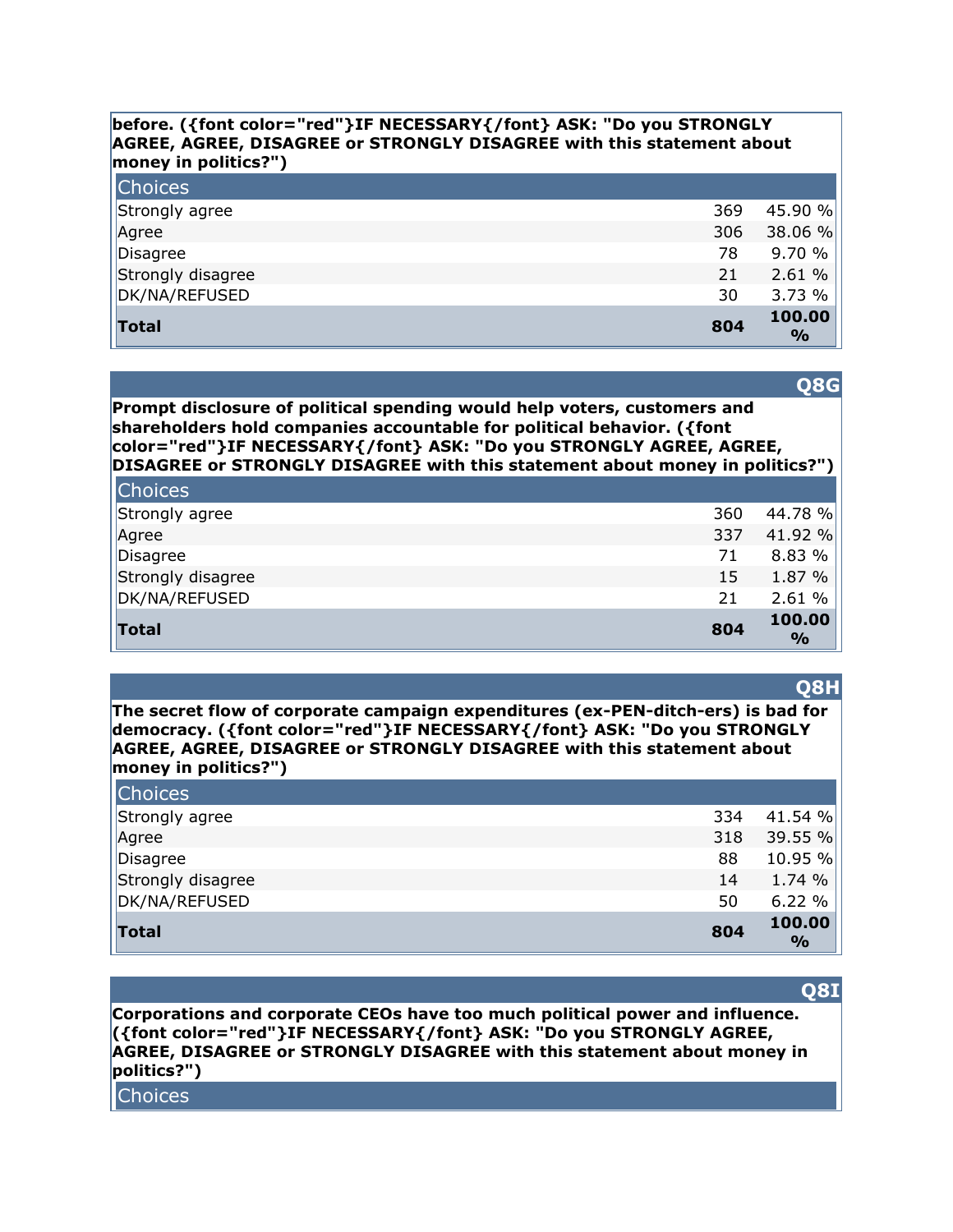| Total             | 804 | 100.00<br>$\frac{1}{2}$ |
|-------------------|-----|-------------------------|
| DK/NA/REFUSED     | 19  | 2.36 %                  |
| Strongly disagree | 20  | 2.49%                   |
| Disagree          | 88  | 10.95 %                 |
| Agree             | 340 | 42.29 %                 |
| Strongly agree    | 337 | 41.92 %                 |

#### **Q8J**

**Companies should only spend money on political campaigns if they get approval from their shareholders first. ({font color="red"}IF NECESSARY{/font} ASK: "Do you STRONGLY AGREE, AGREE, DISAGREE or STRONGLY DISAGREE with this statement about money in politics?")** 

| <b>Choices</b>    |     |                         |
|-------------------|-----|-------------------------|
| Strongly agree    | 286 | 35.57 %                 |
| Agree             | 354 | 44.03 %                 |
| Disagree          | 115 | 14.30 %                 |
| Strongly disagree | 32  | 3.98%                   |
| DK/NA/REFUSED     | 17  | $2.11 \%$               |
| Total             | 804 | 100.00<br>$\frac{6}{6}$ |

#### **Q8K**

**Corporate political spending has made state politics even more negative than it was before. ({font color="red"}IF NECESSARY{/font} ASK: "Do you STRONGLY AGREE, AGREE, DISAGREE or STRONGLY DISAGREE with this statement about money in politics?")** 

| <b>Total</b>      | 804 | 100.00<br>$\frac{0}{0}$ |
|-------------------|-----|-------------------------|
| DK/NA/REFUSED     | 40  | 4.98 %                  |
| Strongly disagree | 17  | 2.11%                   |
| Disagree          | 103 | 12.81 %                 |
| Agree             | 343 | 42.66 %                 |
| Strongly agree    | 301 | 37.44%                  |
| <b>Choices</b>    |     |                         |

#### **Companies should only spend money on political campaigns if they disclose their spending immediately. ({font color="red"}IF NECESSARY{/font} ASK: "Do you STRONGLY AGREE, AGREE, DISAGREE or STRONGLY DISAGREE with this statement about money in politics?")**

| <b>Choices</b>    |     |             |
|-------------------|-----|-------------|
| Strongly agree    |     | 282 35.07 % |
| Agree             | 370 | 46.02 %     |
| Disagree          | 101 | 12.56 %     |
| Strongly disagree | 26  | 3.23%       |

#### **Q8L**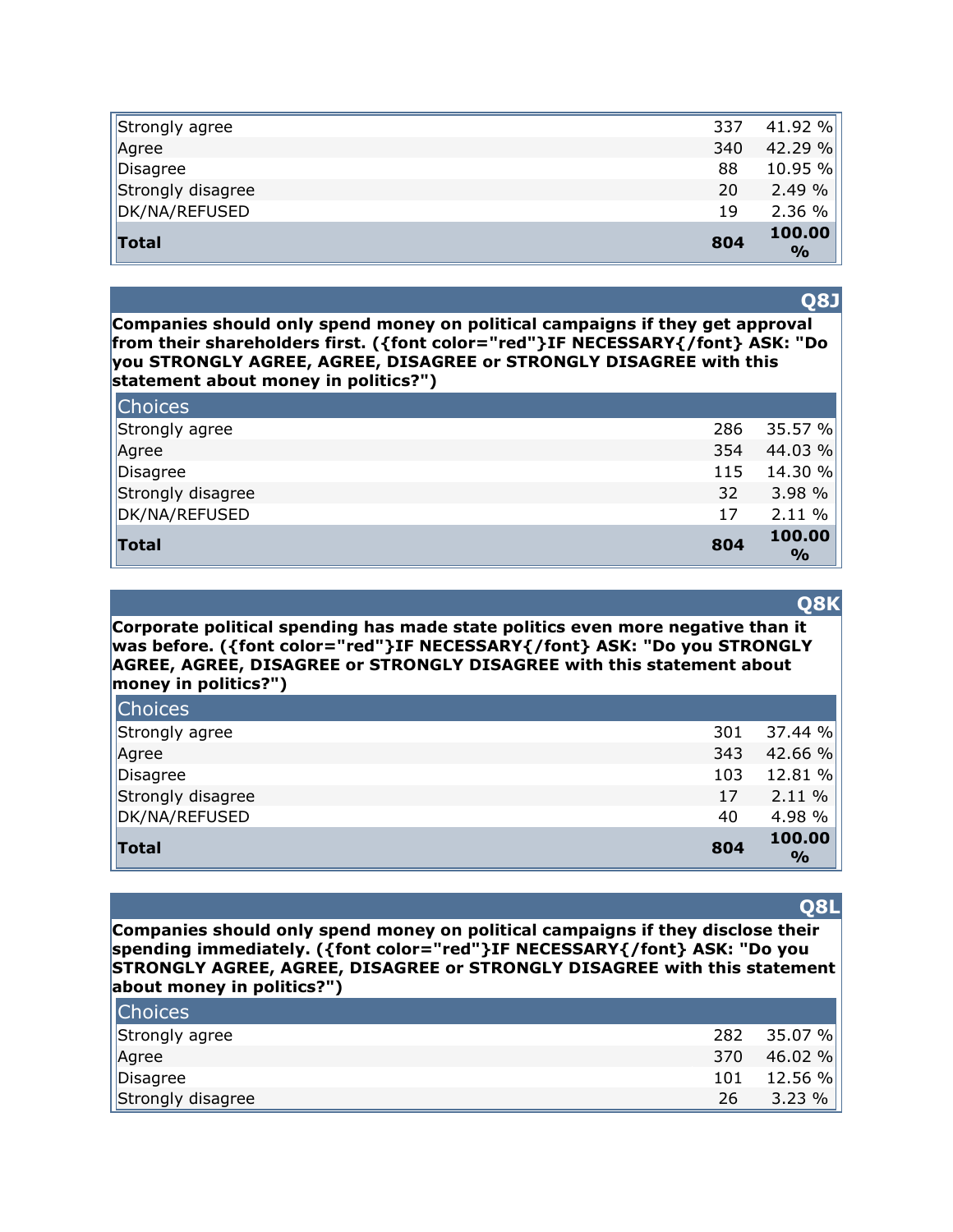| '/NA/REFUSED | ~ r | $\%$            |
|--------------|-----|-----------------|
| DK           | ر ے | ∽               |
| <b>Total</b> | 804 | 100.00<br>$O_0$ |

#### **Q8M**

**Corporate political spending has made state politics more corrupt than before ({font color="red"}IF NECESSARY{/font} ASK: "Do you STRONGLY AGREE, AGREE, DISAGREE or STRONGLY DISAGREE with this statement about money in politics?")** 

| <b>Total</b>      | 804 | 100.00<br>$\frac{6}{9}$ |
|-------------------|-----|-------------------------|
| DK/NA/REFUSED     | 42  | 5.22 %                  |
| Strongly disagree | 18  | 2.24%                   |
| Disagree          | 114 | 14.18 %                 |
| Agree             | 322 | 40.05 $%$               |
| Strongly agree    | 308 | 38.31 %                 |
| <b>Choices</b>    |     |                         |

|                                                                 | A ban on corporate campaign funded political ads. (IF NECESSARY, ASK: "Would |
|-----------------------------------------------------------------|------------------------------------------------------------------------------|
| this improve politics a lot, some, very little or not at all?") |                                                                              |

| <b>Choices</b>      |     |                         |
|---------------------|-----|-------------------------|
| $\vert A \vert$ lot | 320 | 39.80 %                 |
| Some                | 243 | 30.22%                  |
| Very little         | 114 | $14.18 \%$              |
| Not at all          | 107 | 13.31%                  |
| DK/NA/REFUSED       | 20  | 2.49%                   |
| Total               | 804 | 100.00<br>$\frac{0}{0}$ |

#### **Q9B**

**Public funding of Congressional campaigns instead of special interest spending. (IF NECESSARY, ASK: "Would this improve politics a lot, some, very little or not at all?")** 

| <b>Total</b>       | 804 | 100.00<br>$\frac{1}{2}$ |
|--------------------|-----|-------------------------|
| DK/NA/REFUSED      | 49  | 6.09%                   |
| $\vert$ Not at all | 87  | 10.82 %                 |
| Very little        | 92  | 11.44 %                 |
| Some               | 264 | 32.84 %                 |
| A lot              | 312 | 38.81 %                 |
| <b>Choices</b>     |     |                         |

#### **Q9C**

**Immediate public disclosure of corporate political expenditures. (IF NECESSARY,** 

#### **Q9A**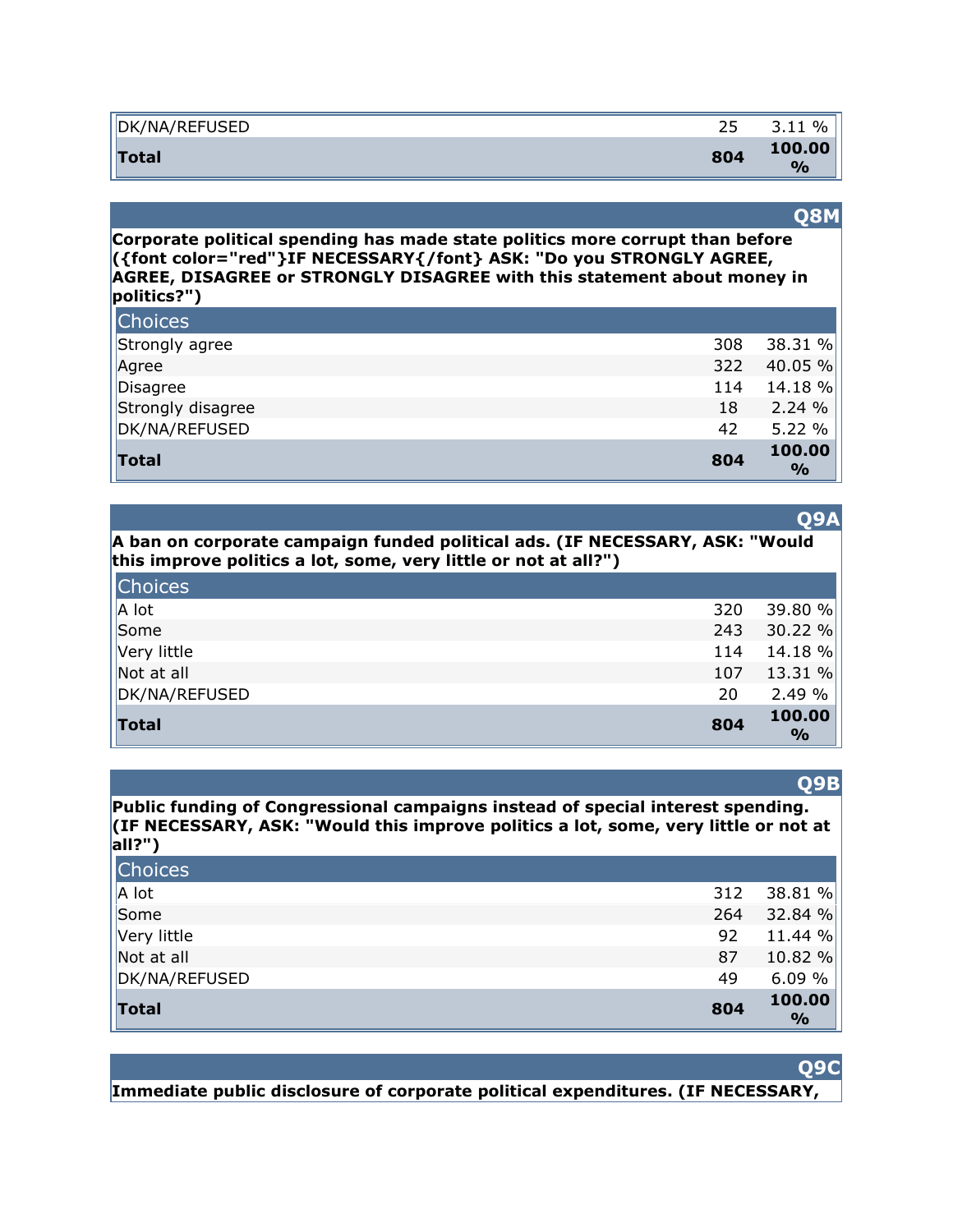| ASK: "Would this improve politics a lot, some, very little or not at all?") |     |                         |
|-----------------------------------------------------------------------------|-----|-------------------------|
| <b>Choices</b>                                                              |     |                         |
| $  A $ lot                                                                  | 316 | 39.30 %                 |
| Some                                                                        | 286 | 35.57 %                 |
| Very little                                                                 | 101 | 12.56 %                 |
| Not at all                                                                  | 76  | 9.45%                   |
| DK/NA/REFUSED                                                               | 25  | 3.11 %                  |
| Total                                                                       | 804 | 100.00<br>$\frac{9}{0}$ |

**Shareholder approval before corporations spend money on elections (IF NECESSARY, ASK: "Would this improve politics a lot, some, very little or not at all?")** 

| Choices       |     |                         |
|---------------|-----|-------------------------|
| $  A $ lot    | 321 | 39.93 %                 |
| Some          | 260 | 32.34%                  |
| Very little   | 111 | 13.81 %                 |
| Not at all    | 89  | 11.07 %                 |
| DK/NA/REFUSED | 23  | 2.86 %                  |
| $\vert$ Total | 804 | 100.00<br>$\frac{6}{9}$ |

**Refuse to buy the company's product or services (IF NECESSARY, ASK: "Would you be very willing, willing, not too willing or not at all willing to do this to protest a company's political expenditures?")** 

| <b>Choices</b>     |     |                         |
|--------------------|-----|-------------------------|
| Very willing       | 295 | 36.69%                  |
| Willing            | 340 | 42.29 %                 |
| Not too willing    | 75  | 9.33%                   |
| Not willing at all | 71  | 8.83 %                  |
| DK/NA/REFUSED      | 23  | 2.86 %                  |
| Total              | 804 | 100.00<br>$\frac{1}{2}$ |

#### **Q10B**

**Sell your stock in the company (IF NECESSARY, ASK: "Would you be very willing, willing, not too willing or not at all willing to do this to protest a company's political expenditures?")** 

| <b>Choices</b>     |             |
|--------------------|-------------|
| Very willing       | 165 20.52 % |
| Willing            | 358 44.53 % |
| Not too willing    | 126 15.67 % |
| Not willing at all | 101 12.56 % |

**Q9D**

# **Q10A**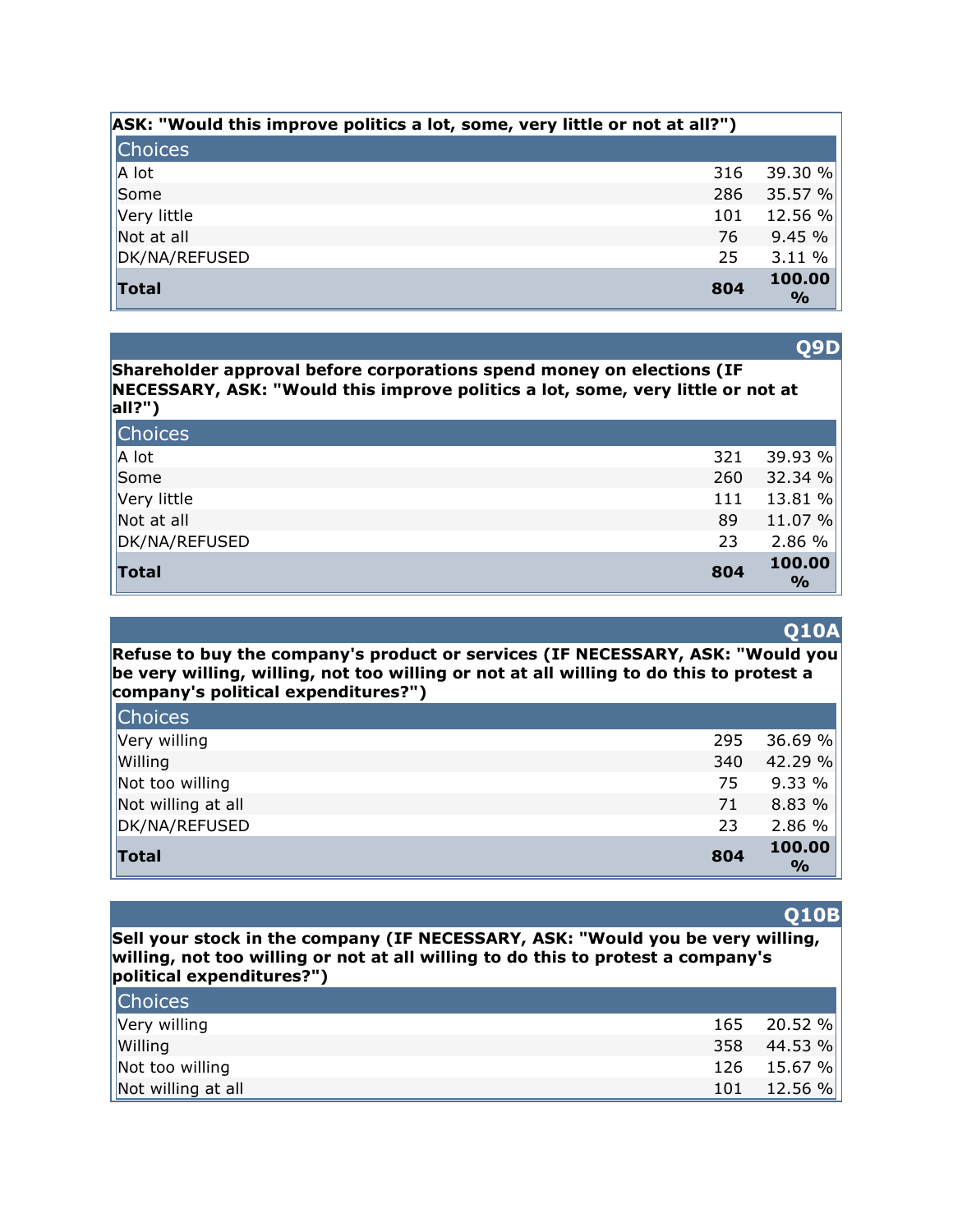| DK/NA/REFUSED | ັ   | $\%$<br>$\lnot$<br>b.,  |
|---------------|-----|-------------------------|
| Total         | 804 | 100.00<br>$\frac{1}{2}$ |

#### **Q10C**

**Ask your employer to remove the company from your retirement account (IF NECESSARY, ASK: "Would you be very willing, willing, not too willing or not at all willing to do this to protest a company's political expenditures?")** 

| Not too willing<br>Not willing at all | 166<br>144 | 20.65 %<br>17.91%       |
|---------------------------------------|------------|-------------------------|
| DK/NA/REFUSED                         | 64         | 7.96 %                  |
| Total                                 | 804        | 100.00<br>$\frac{1}{2}$ |

**Go to a meeting of the company's shareholders to protest. (IF NECESSARY, ASK: "Would you be very willing, willing, not too willing or not at all willing to do this to protest a company's political expenditures?")** 

| Choices            |     |                         |
|--------------------|-----|-------------------------|
| Very willing       | 87  | 10.82 %                 |
| Willing            | 267 | 33.21 %                 |
| Not too willing    | 202 | 25.12%                  |
| Not willing at all | 224 | 27.86 %                 |
| DK/NA/REFUSED      | 24  | 2.99 %                  |
| <b>Total</b>       | 804 | 100.00<br>$\frac{1}{2}$ |

#### **Q10E**

**Go to a meeting of the company's shareholders to ask for disclosure (IF NECESSARY, ASK: "Would you be very willing, willing, not too willing or not at all willing to do this to protest a company's political expenditures?")** 

| Total              | 804 | 100.00<br>$\frac{9}{0}$ |
|--------------------|-----|-------------------------|
| DK/NA/REFUSED      | 18  | 2.24%                   |
| Not willing at all | 180 | 22.39 %                 |
| Not too willing    | 190 | 23.63 %                 |
| Willing            | 310 | 38.56 %                 |
| Very willing       | 106 | 13.18 %                 |
| <b>Choices</b>     |     |                         |

#### **Q10F**

**Sign a petition to the U.S. Securities and Exchange Commission for corporate** 

#### **Q10D**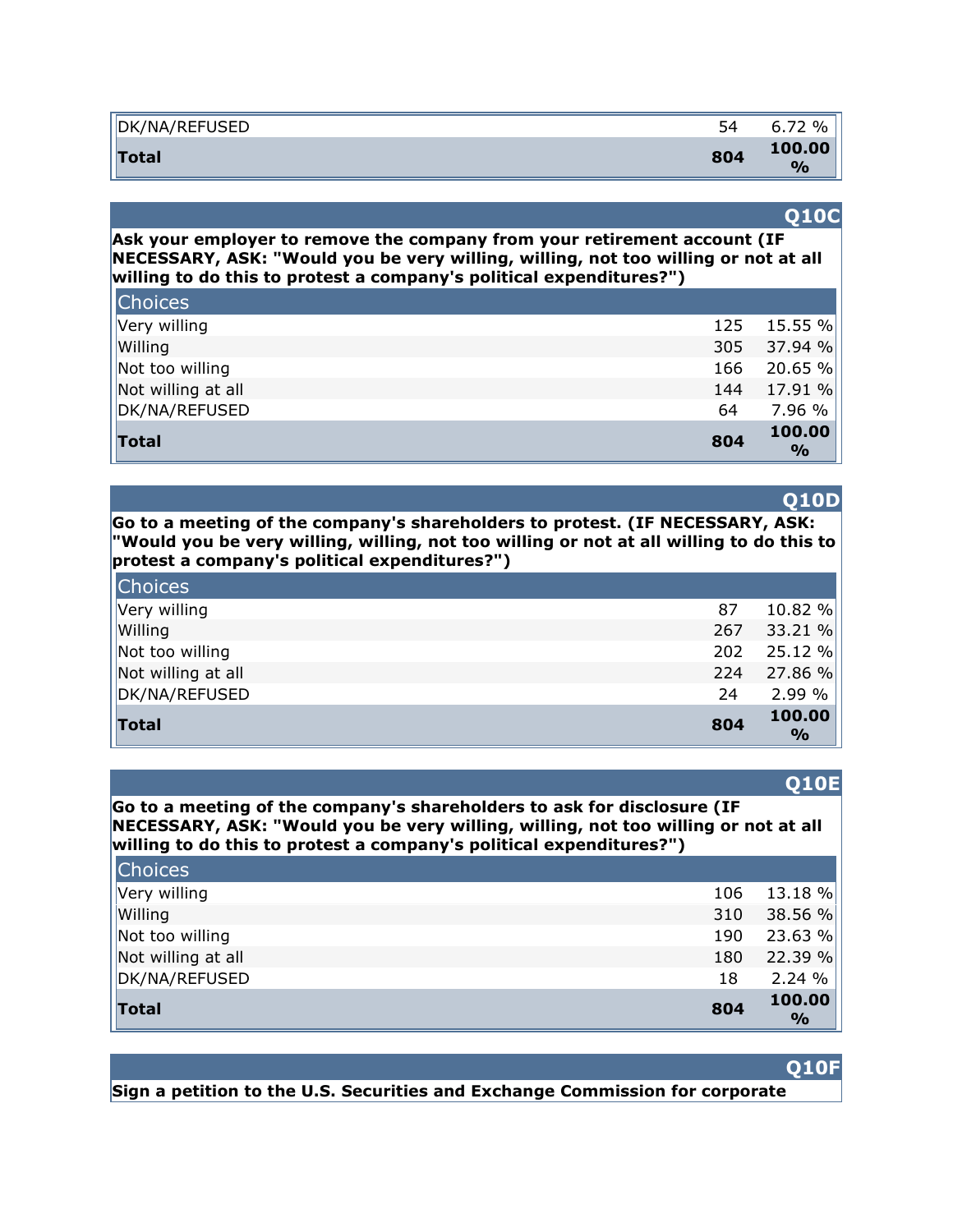#### **disclosure (IF NECESSARY, ASK: "Would you be very willing, willing, not too willing or not at all willing to do this to protest a company's political expenditures?")**

| <b>Choices</b>     |     |                         |
|--------------------|-----|-------------------------|
| Very willing       | 253 | 31.47%                  |
| Willing            | 354 | 44.03 %                 |
| Not too willing    | 82  | 10.20 %                 |
| Not willing at all | 97  | 12.06 %                 |
| DK/NA/REFUSED      | 18  | 2.24%                   |
| <b>Total</b>       | 804 | 100.00<br>$\frac{0}{0}$ |

**Q11**

**[2 QUESTIONS LEFT] Generally speaking, do you think of yourself as <r11>? (IF {font color="red"}REPUBLICAN{/font} ASK: "Would you call yourself a strong Republican or a not very strong Republican?") (IF {font** 

**color="red"}DEMOCRAT{/font} ASK: "Would you call yourself a strong Democrat or a not very strong Democrat?") (IF {font color="red"}INDEPENDENT{/font} ASK: "Do you think of yourself as closer to the Republican Party, closer to the Democratic Party, or do you think of yourself as strictly independent?")** 

| <b>Choices</b>               |     |                         |
|------------------------------|-----|-------------------------|
| Strong Democrat              | 175 | 21.77 %                 |
| Not very strong Democrat     | 52  | 6.47%                   |
| Independent, Lean Democrat   | 60  | 7.46 %                  |
| Strictly Independent         | 119 | 14.80 %                 |
| Independent, Lean Republican | 72  | 8.96 %                  |
| Not very strong Republican   | 53  | 6.59%                   |
| Strong Republican            | 149 | 18.53 %                 |
| <b>OTHER</b>                 | 98  | 12.19 %                 |
| NOT SURE                     | 26  | 3.23%                   |
| <b>Total</b>                 | 804 | 100.00<br>$\frac{0}{0}$ |

#### **Q12**

**[FINAL QUESTION] Thinking about your general approach to issues, do you consider yourself to be liberal, moderate, or conservative? (IF {font color="red"}LIBERAL{/font} ASK: "Do you consider yourself to be very liberal or somewhat liberal?") (IF {font color="red"}CONSERVATIVE{/font} ASK: "Do you consider yourself to be very conservative or somewhat conservative?")** 

| <b>Choices</b>        |     |          |
|-----------------------|-----|----------|
| Very liberal          | 72  | 8.96%    |
| Somewhat liberal      | 83  | 10.32 %  |
| Moderate              | 294 | 36.57 %  |
| Somewhat conservative | 150 | 18.66 %  |
| Very conservative     | 165 | 20.52 %  |
| NOT SURE              | 40  | 4.98 $%$ |
| Total                 | 804 | 100.00   |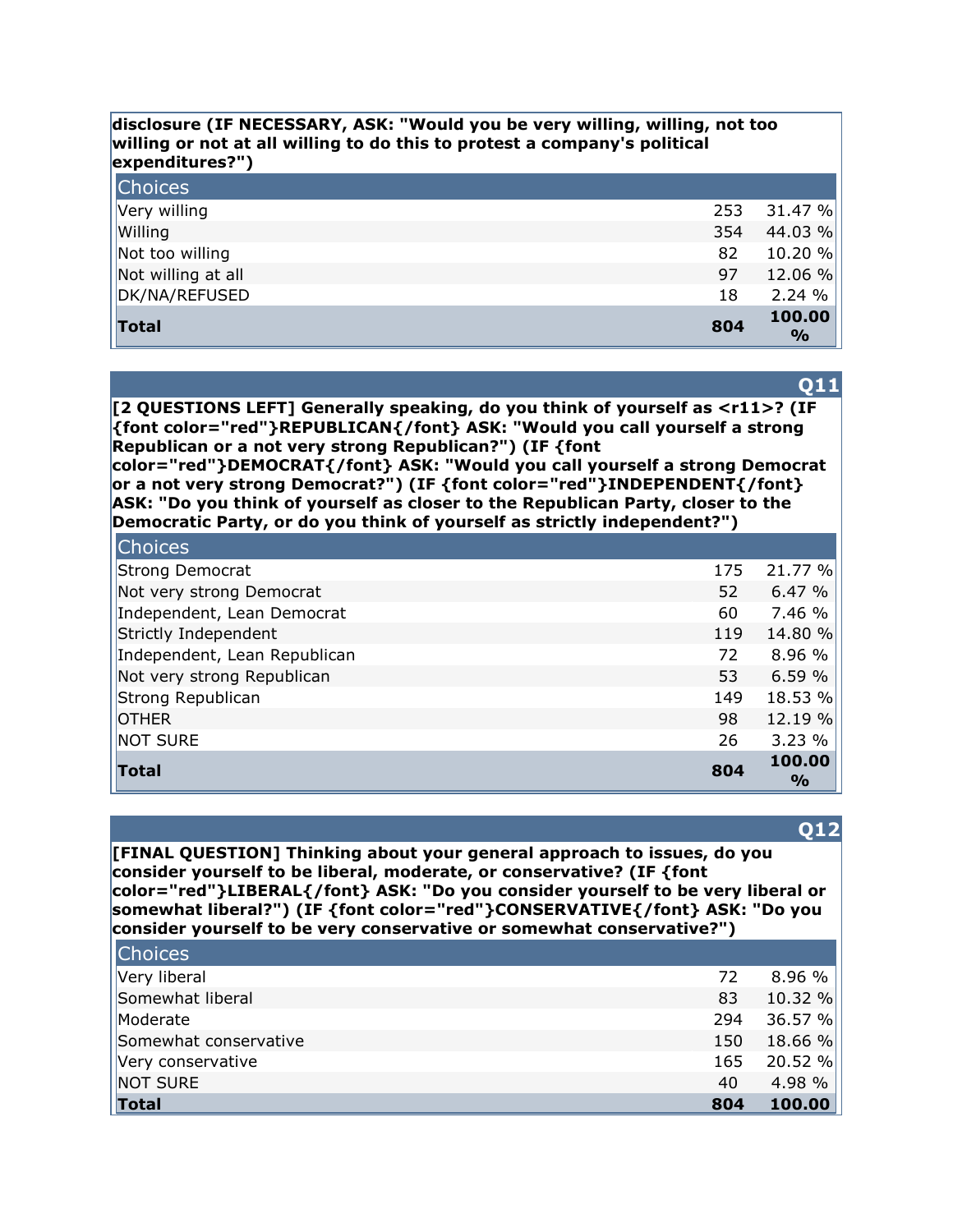**%**

|                                                                     |     | <b>014A</b>             |
|---------------------------------------------------------------------|-----|-------------------------|
| Please tell whether you consider yourself an investor in a company. |     |                         |
| <b>Choices</b>                                                      |     |                         |
| Yes                                                                 | 425 | 52.86 %                 |
| No                                                                  | 364 | 45.27 %                 |
| $\vert$ DK/NA                                                       | 8   | 1.00 %                  |
| <b>REFUSED</b>                                                      | 7   | 0.87%                   |
| <b>Total</b>                                                        | 804 | 100.00<br>$\frac{6}{9}$ |

|                                                                       |     | V14D                    |
|-----------------------------------------------------------------------|-----|-------------------------|
| Please tell whether you consider yourself a shareholder in a company. |     |                         |
| <b>Choices</b>                                                        |     |                         |
| Yes                                                                   | 417 | 51.87 %                 |
| $\vert$ No                                                            | 375 | 46.64 %                 |
| $\vert$ DK/NA                                                         | 5   | 0.62%                   |
| REFUSED                                                               |     | 0.87%                   |
| Total                                                                 | 804 | 100.00<br>$\frac{1}{2}$ |

|                                                       |     | <b>Q14C</b>             |
|-------------------------------------------------------|-----|-------------------------|
| Please tell whether you are an investor in a company. |     |                         |
| <b>Choices</b>                                        |     |                         |
| Yes                                                   | 406 | 50.50 $%$               |
| N <sub>o</sub>                                        | 377 | 46.89 %                 |
| $\vert$ DK/NA                                         | 13  | 1.62 %                  |
| REFUSED                                               | 8   | 1.00 %                  |
| <b>Total</b>                                          | 804 | 100.00<br>$\frac{6}{6}$ |

|                                                         |     | V14D        |
|---------------------------------------------------------|-----|-------------|
| Please tell whether you are a shareholder in a company. |     |             |
| <b>Choices</b>                                          |     |             |
| Yes                                                     | 403 | 50.12 %     |
| $\overline{\phantom{a}}$ No                             | 378 | 47.01 %     |
| $\vert$ DK/NA                                           | 15  | 1.87 %      |
| REFUSED                                                 | 8   | 1.00 %      |
| <b>Total</b>                                            | 804 | 100.00<br>% |

**Please tell whether you have a 401K (four-oh-one-kay) account** 

# **Q14B**

# **Q14D**

# **Q14E**